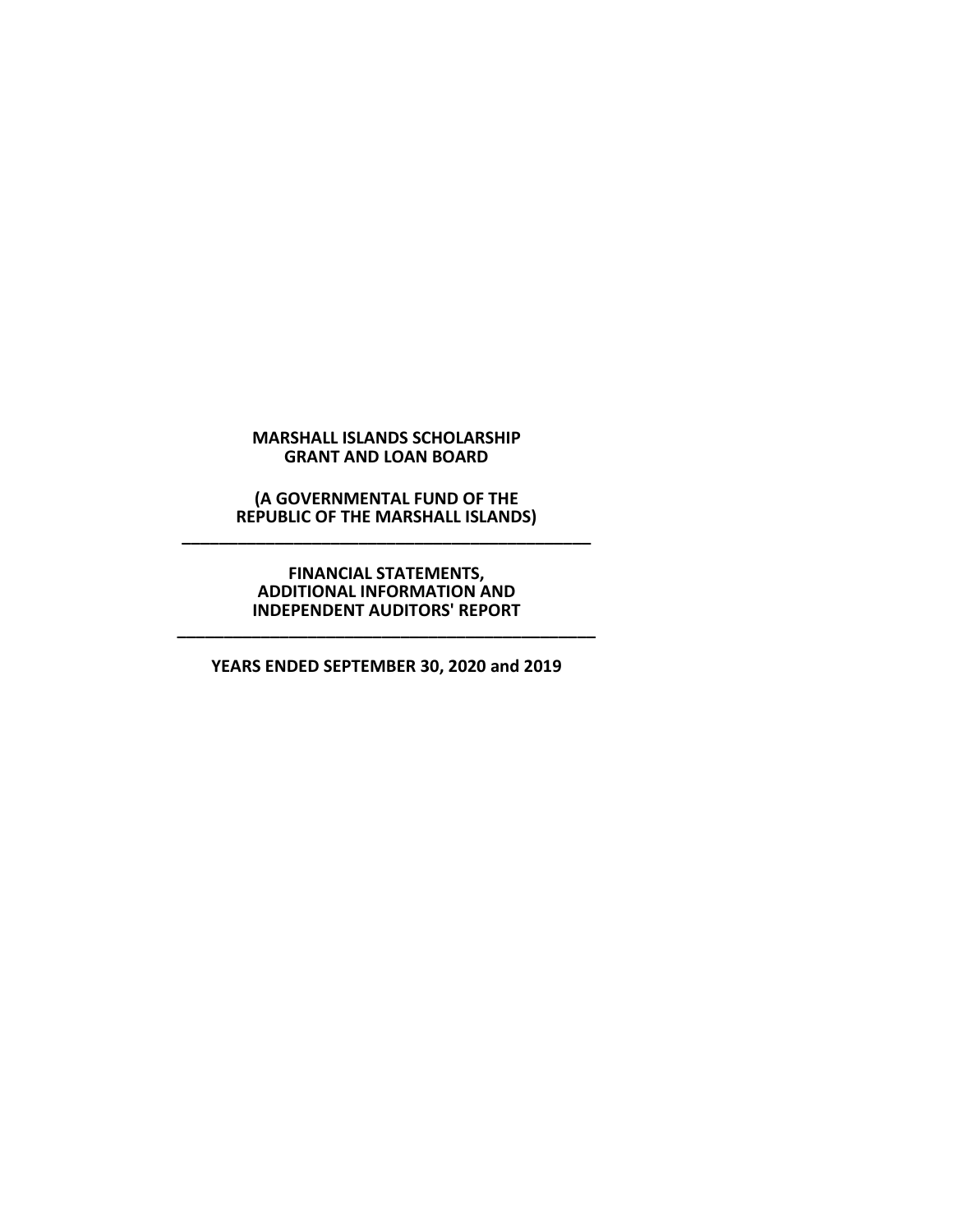#### Years Ended September 30, 2020 and 2019 Table of Contents

|      |                                                                                                                                                                                                                                    | Page No.    |
|------|------------------------------------------------------------------------------------------------------------------------------------------------------------------------------------------------------------------------------------|-------------|
| I.   | <b>INDEPENDENT AUDITORS' REPORT</b>                                                                                                                                                                                                | 1           |
| II.  | <b>FINANCIAL STATEMENTS:</b>                                                                                                                                                                                                       |             |
|      | <b>Balance Sheets</b><br>Statements of Revenues, Expenditures, and Changes in Fund Balance<br><b>Notes to Financial Statements</b>                                                                                                 | 3<br>4<br>5 |
| III. | OTHER SUPPLEMENTAL INFORMATION                                                                                                                                                                                                     |             |
|      | Combining Statement of Revenues, Expenditures, and Changes in<br><b>Fund Balances</b>                                                                                                                                              | 12          |
| IV.  | INDEPENDENT AUDITORS' REPORTS ON COMPLIANCE WITH<br><b>LAWS AND REGULATIONS</b>                                                                                                                                                    |             |
|      | Independent Auditors' Report on Internal Control Over Financial<br>Reporting and on Compliance and Other Matters Based on an<br>Audit of Financial Statements Performed in Accordance with<br><b>Government Auditing Standards</b> | 13          |
|      | Independent Auditors' Report on Compliance For Each Major<br>Federal Program; Report on Internal Control Over Compliance;<br>and Report on Schedule of Expenditures of Federal Awards<br>Required by the Uniform Guidance          | 15          |
|      | Schedule of Expenditures of Federal Awards                                                                                                                                                                                         | 17          |
|      | Notes to Schedule of Expenditures of Federal Awards                                                                                                                                                                                | 18          |
|      | Schedule of Findings and Questioned Costs                                                                                                                                                                                          | 19          |
| V.   | <b>CORRECTIVE ACTION PLAN AND SUMMARY SCHEDULE</b><br>OF PRIOR AUDIT FINDINGS                                                                                                                                                      | 21          |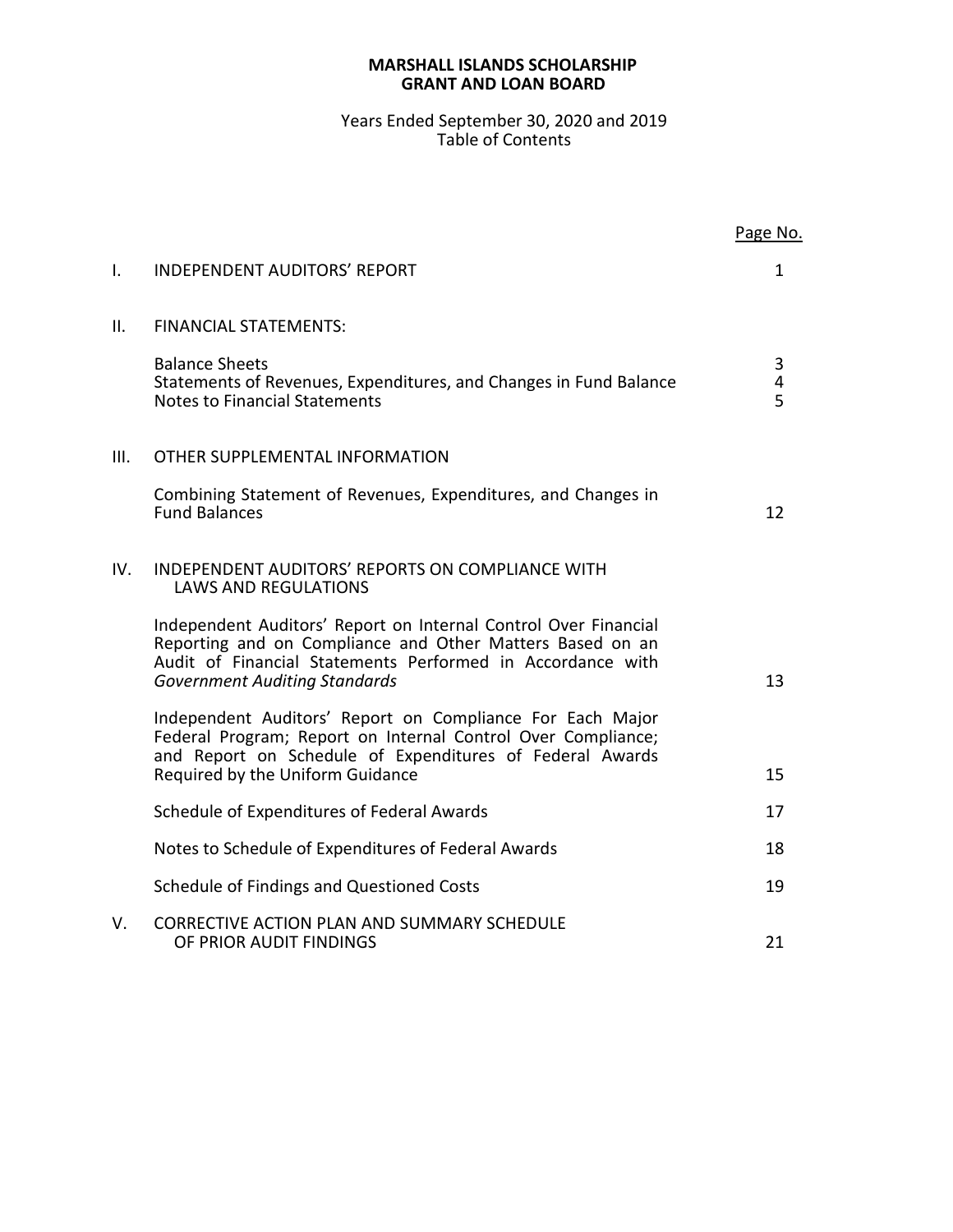

Deloitte & Touche LLP 361 South Marine Corps Drive Tamuning, GU 96913-3973 USA

Tel: +1 (671) 646-3884 Fax: +1 (671) 649-4265

www.deloitte.com

#### **INDEPENDENT AUDITORS' REPORT**

Chairman Marshall Islands Scholarship Grant and Loan Board:

#### **Report on the Financial Statements**

We have audited the accompanying financial statements of the Marshall Islands Scholarship Grant and Loan Board (MISGLB), a governmental fund of the Republic of the Marshall Islands, which comprise the balance sheets as of September 30, 2020 and 2019, and the related statements of revenues, expenditures, and changes in fund balance for the years then ended, and the related notes to the financial statements.

#### *Management's Responsibility for the Financial Statements*

Management is responsible for the preparation and fair presentation of these financial statements in accordance with accounting principles generally accepted in the United States of America; this includes the design, implementation, and maintenance of internal control relevant to the preparation and fair presentation of financial statements that are free from material misstatement, whether due to fraud or error.

#### *Auditors' Responsibility*

Our responsibility is to express an opinion on these financial statements based on our audits. We conducted our audits in accordance with auditing standards generally accepted in the United States of America and the standards applicable to financial audits contained in *Government Auditing Standards,* issued by the Comptroller General of the United States. Those standards require that we plan and perform the audit to obtain reasonable assurance about whether the financial statements are free from material misstatement.

An audit involves performing procedures to obtain audit evidence about the amounts and disclosures in the financial statements. The procedures selected depend on the auditor's judgment, including the assessment of the risks of material misstatement of the financial statements, whether due to fraud or error. In making those risk assessments, the auditor considers internal control relevant to the entity's preparation and fair presentation of the financial statements in order to design audit procedures that are appropriate in the circumstances, but not for the purpose of expressing an opinion on the effectiveness of the entity's internal control. Accordingly, we express no such opinion. An audit also includes evaluating the appropriateness of accounting policies used and the reasonableness of significant accounting estimates made by management, as well as evaluating the overall presentation of the financial statements.

We believe that the audit evidence we have obtained is sufficient and appropriate to provide a basis for our audit opinion.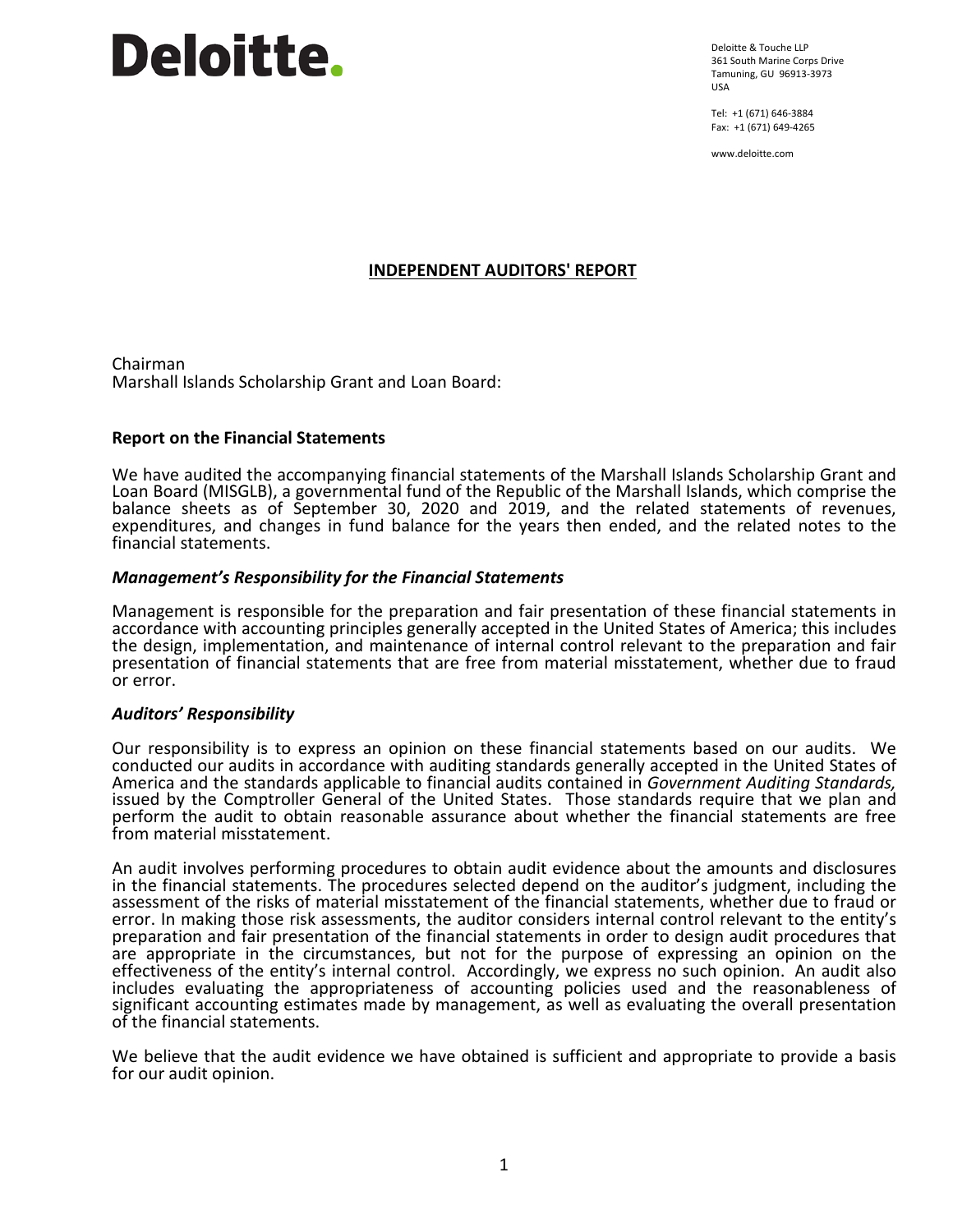# *Opinion*

In our opinion, the financial statements referred to above present fairly, in all material respects, the financial position of MISGLB as of September 30, 2020 and 2019, and the results of its operations for the years then ended in accordance with accounting principles generally accepted in the United States of America.

#### *Emphasis of Matter*

#### *Reporting Entity*

As discussed in Note 1 to the financial statements, the financial statements referred to above present only MISGLB and are not intended to present fairly the financial position and results of operations of the Republic of the Marshall Islands in accordance with accounting principles generally accepted in the United States of America. Our opinion is not modified with respect to this matter.

## *Other Matters*

#### *Required Supplementary Information:*

Management has omitted the Management's Discussion and Analysis that accounting principles generally accepted in the United States of America requires to be presented to supplement the basic financial statements. Such missing information, although not a part of the basic financial statements, is required by the Governmental Accounting Standards Board who considers it to be an essential part of financial reporting for placing the basic financial statements in an appropriate operational, economic, or historical context. Our opinion on the basic financial statements is not affected by this missing information.

#### *Other Information*

Our audits were conducted for the purpose of forming an opinion on the financial statements as a whole. The combining financial statement information on page 12 is presented for purposes of additional analysis and is not a required part of the financial statements. Such information is the responsibility of MISGLB's management and was derived from and relates directly to the underlying accounting and other records used to prepare the financial statements. Such information has been subjected to the auditing procedures applied in the audit of the financial statements and certain additional procedures, including comparing and reconciling such information directly to the underlying accounting and other records used to prepare the financial statements or to the financial statements themselves, and other additional procedures in accordance with auditing standard generally accepted in the United States of America. In our opinion, the combining financial statement information is fairly stated, in all material respects, in relation to the financial statements as a whole.

#### **Other Reporting Required by** *Government Auditing Standards*

In accordance with *Government Auditing Standards*, we have also issued our report dated September 27, 2021, on our consideration of MISGLB's internal control over financial reporting and on our tests of its compliance with certain provisions of laws, regulations, contracts, and grant agreements and other matters. The purpose of that report is solely to describe the scope of our testing of internal control over financial reporting and compliance and the results of that testing, and not to provide an opinion on the effectiveness of MISGLB's internal control over financial reporting or on compliance. That report is an integral part of an audit performed in accordance with *Government Auditing Standards* in considering MISGLB's internal control over financial reporting and compliance.

September 27, 2021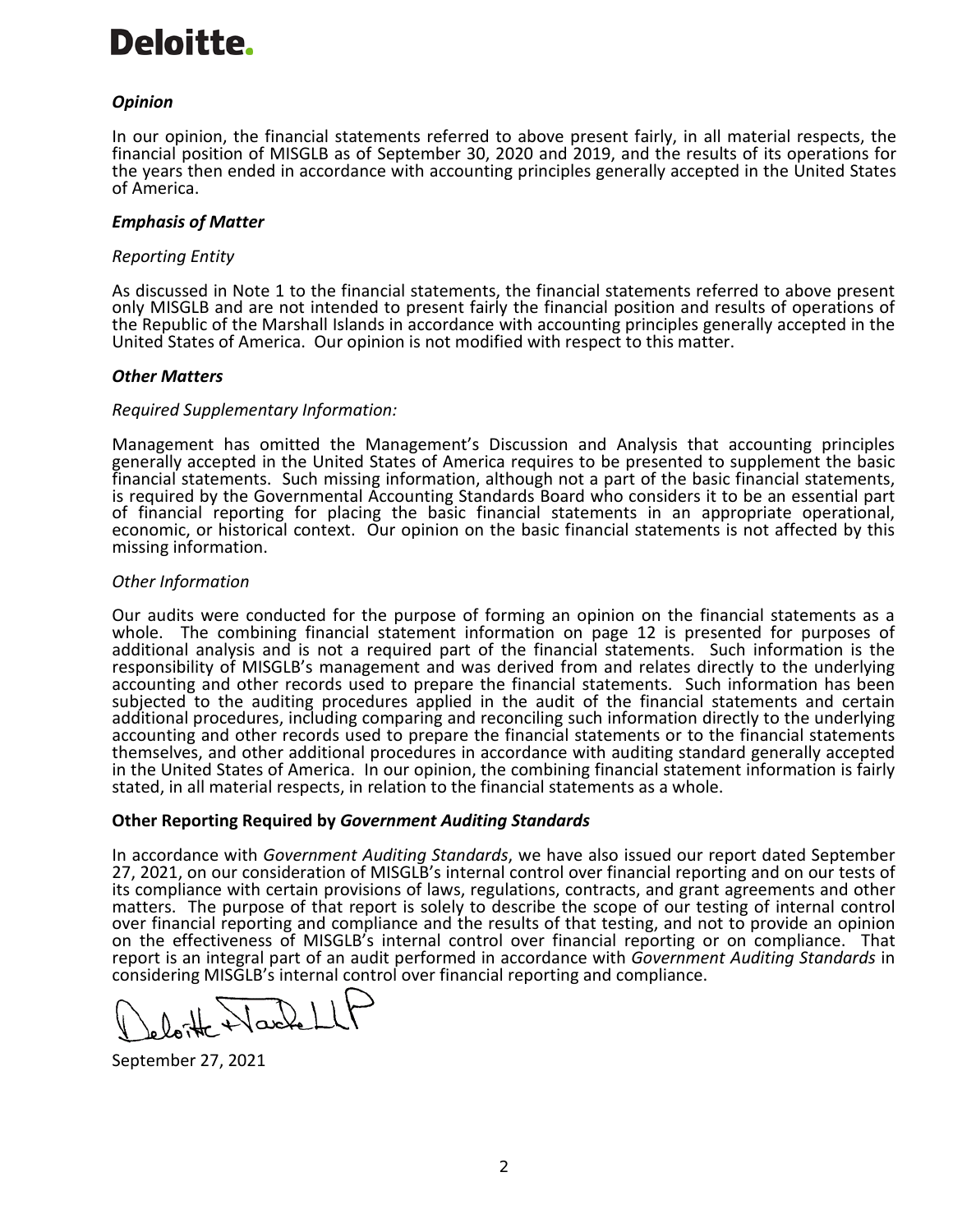# Balance Sheets September 30, 2020 and 2019

|                                                                                                          |         | 2020                                                      | 2019                                     |
|----------------------------------------------------------------------------------------------------------|---------|-----------------------------------------------------------|------------------------------------------|
| <b>ASSETS</b>                                                                                            |         |                                                           |                                          |
| Cash<br>Time certificate of deposit<br>Interest receivable<br>Prepayment                                 | \$<br>Ś | $441,517$ \$<br>241,933<br>15,569<br>21,115<br>720,134 \$ | 559,073<br>532,628<br>1,755<br>1,093,456 |
| <b>LIABILITIES AND FUND BALANCE</b>                                                                      |         |                                                           |                                          |
| Liabilities:<br>Accounts payable<br>Contingency and commitment                                           | \$      | 35,470 \$                                                 | 3,636                                    |
| Fund balance:<br>Restricted:<br>Scholarships-Compact<br>Scholarships-Byrd Grant<br>Scholarships-Nitijela |         | 475,585<br>1,500<br>207,579                               | 436,672<br>1,500<br>651,648              |
| <b>Total fund balance</b>                                                                                | \$      | 684,664<br>720,134                                        | \$<br>1,089,820<br>1,093,456             |

See accompanying notes to financial statements.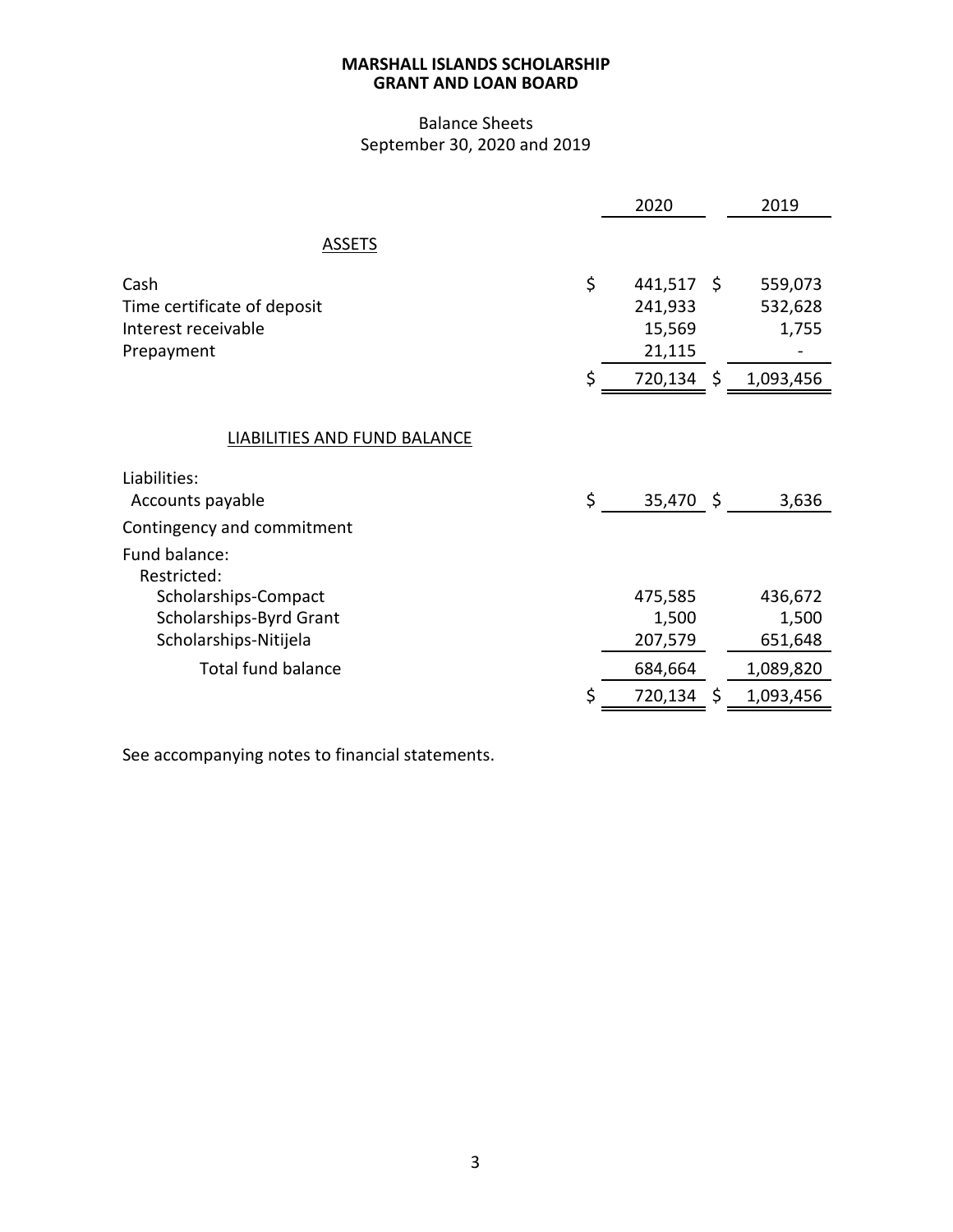# Statements of Revenues, Expenditures, and Changes in Fund Balance Years Ended September 30, 2020 and 2019

|                                           |    | 2020       | 2019            |
|-------------------------------------------|----|------------|-----------------|
| Revenues:                                 |    |            |                 |
| <b>Compact of Free Association</b>        | \$ | 792,202    | \$<br>792,202   |
| Nitijela appropriation                    |    | 757,661    | 1,496,359       |
| Interest                                  |    | 21,271     | 21,283          |
| Other income                              |    | 18,932     |                 |
| <b>Total revenues</b>                     |    | 1,590,066  | 2,309,844       |
| Expenditures:                             |    |            |                 |
| Scholarship assistance                    |    | 1,742,669  | 1,831,495       |
| Salaries and wages                        |    | 128,169    | 115,877         |
| Sitting fees                              |    | 35,000     | 24,825          |
| Communications                            |    | 30,737     | 28,902          |
| Office rental                             |    | 15,840     | 15,840          |
| Office supplies                           |    | 12,451     | 11,128          |
| Training and travel                       |    | 9,463      | 34,837          |
| Capital outlays                           |    | 8,493      | 6,590           |
| <b>Meetings</b>                           |    | 3,522      | 2,281           |
| <b>POL</b>                                |    | 2,506      | 2,150           |
| Printing and reproduction                 |    | 2,303      | 3,743           |
| Miscellaneous                             |    | 4,069      | 4,882           |
| Total expenditures                        |    | 1,995,222  | 2,082,550       |
| Net change in fund balance                |    | (405, 156) | 227,294         |
| Fund balance at the beginning of the year |    | 1,089,820  | 862,526         |
| Fund balance at the end of the year       | Ş  | 684,664    | \$<br>1,089,820 |

See accompanying notes to financial statements.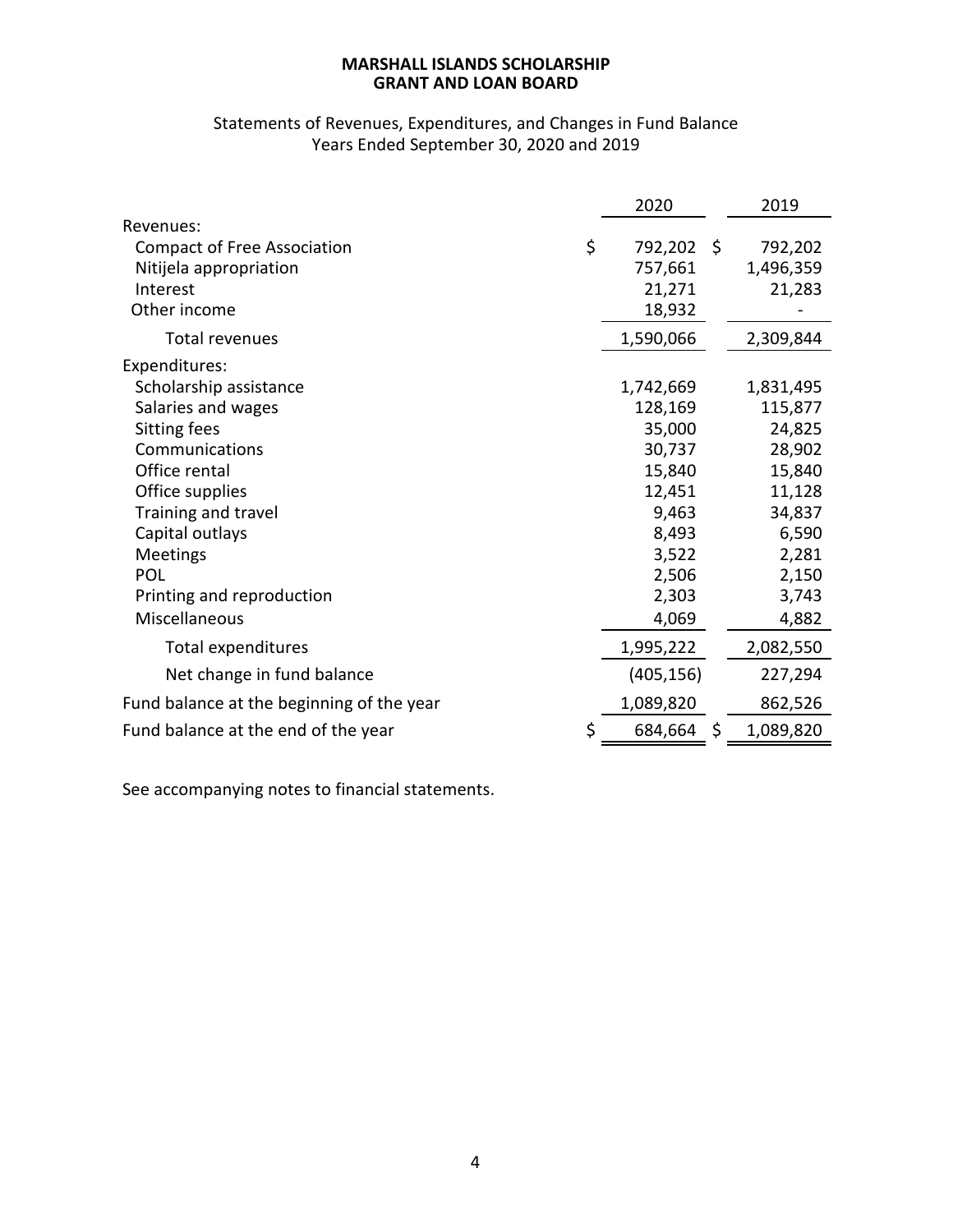Notes to Financial Statements September 30, 2020 and 2019

#### (1) Organization

The Marshall Islands Scholarship Grant and Loan Board (MISGLB), a governmental fund of the Republic of the Marshall Islands (RepMar), was established pursuant to the Scholarship Assistance Act of 1997 (the Act), as amended. MISGLB was established to develop and administer a financial assistance program for those qualified applicants who cannot pursue educational and training opportunities because of financial inability. In accordance with the Act, RepMar established the Scholarship Fund Account, a governmental fund accounted for within RepMar's Treasury. This Fund accounts for funds appropriated by the Nitijela (the RepMar Legislature) for scholarship assistance, including funding under the Compact of Free Association, as Amended (the Compact).

The accompanying financial statements relate solely to those accounting records maintained by MISGLB, and do not incorporate any accounts related to RepMar's Scholarship Fund Account or any other departments or agencies of RepMar that may be accounted for by RepMar's Treasury. MISGLB is considered to be a blended component unit (a governmental fund) of RepMar and is governed by a nine-member Board appointed by the Cabinet of RepMar.

#### (2) Summary of Significant Accounting Policies

The accompanying financial statements have been prepared in conformity with accounting principles generally accepted in the United States of America (GAAP) as applied to governmental units. The Governmental Accounting Standards Board (GASB) is the accepted standard-setting body for establishing governmental accounting and financial reporting principles. The more significant of MISGLB's accounting policies are described below.

#### Measurement Focus and Basis of Accounting

MISGLB reports its financial position and the results of its operations in one special revenue fund. A fund is a separate accounting entity with a self-balancing set of accounts. They are concerned only with the measurement of financial position and are not involved with measurement of results of operations. Fund accounting is designed to demonstrate legal compliance and to aid financial management by segregating transactions related to certain MISGLB functions or activities.

Governmental funds are used to account for all or most of a government's general activities, including the collection and disbursement of earmarked monies (special revenue funds).

MISGLB's special revenue fund consists of the following:

- i. Compact Scholarship Fund This fund was established to account for monies received by MISGLB that were appropriated by RepMar under the Compact.
- ii. Byrd Grant Scholarship Fund This fund was established to account for monies received by MISGLB under the Robert C. Byrd Honors Scholarship Program sector grant.
- iii. Nitijela Fund This fund was established to account for monies received by MISGLB that were appropriated by the Nitijela as well as other grants, gifts and donations received for scholarship assistance.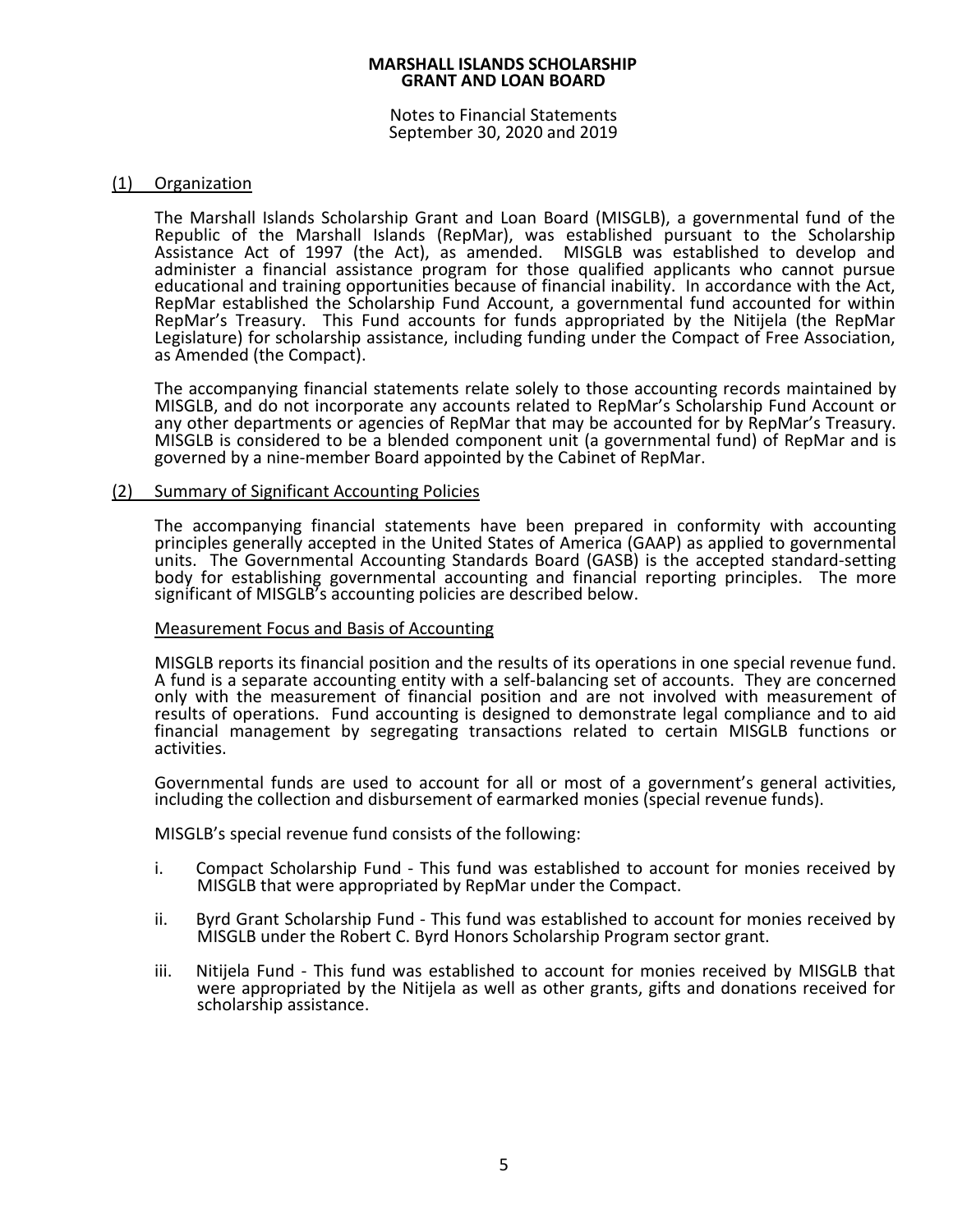Notes to Financial Statements September 30, 2020 and 2019

#### (2) Summary of Significant Accounting Policies, Continued

#### Basis of Presentation

The accounting and financial reporting treatment applied to a fund is determined by its measurement focus. All governmental funds are accounted for using a current financial resources measurement focus. With this measurement focus, only current assets and current liabilities generally are included on the balance sheet. Operating statements of these funds present increases (i.e., revenues and other financing sources) and decreases (i.e., expenditures and other financing uses) in fund balance.

The modified accrual basis of accounting is used by all governmental fund types. Under the modified accrual basis of accounting, revenues are recognized when susceptible to accrual (i.e., when they become both measurable and available). "Measurable" means the amount of the transaction can be determined and "available" means collectible within the current period or soon enough thereafter to be used to pay liabilities of the current period. Significant revenues susceptible to accrual include federal grants and Nitijela appropriations. Miscellaneous revenues from gifts and donations are recognized when received in cash because they are generally not measurable until actually received. Expenditures are recorded when the related fund liability is incurred.

#### Budgetary Information

An annual appropriated budget has not been formally adopted on a legal basis or a basis consistent with GAAP. Accordingly, a budget to actual presentation is not required or presented.

#### Cash and Time Certificate of Deposit

The deposit and investment policies of MISGLB are governed by 3 MIRC 7, *Investments of Public Funds*, and 11 MIRC 1, *Financial Management*. Custodial credit risk is the risk that in the event of a bank failure, MISGLB's deposits may not be returned to it. Such deposits are not covered by depository insurance and are either uncollateralized or collateralized with securities held by the pledging financial institution or held by the pledging financial institution but not in the depositor- government's name. MISGLB does not have a deposit policy for custodial credit risk.

For the purpose of the balance sheets, cash is defined as cash in demand accounts. Deposits maintained in time certificates of deposit with an original maturity date greater than ninety days are separately classified. As of September 30, 2020 and 2019, the carrying amounts of MISGLB's total cash and time certificate of deposit were \$683,450 and \$1,091,701, respectively, and the corresponding bank balances were \$686,884 and \$1,150,353, respectively. Of the bank balances, \$444,951 and \$619,408, respectively, were maintained in financial institutions subject to Federal Deposit Insurance Corporation (FDIC) insurance with the remaining amounts of \$241,933 and \$530,945, respectively, being maintained in a financial institution not subject to depository insurance. As of September 30, 2020 and 2019, bank deposits in the amount of \$444,951 and \$500,000, respectively, were FDIC insured. MISGLB does not require collateralization of its cash deposits; therefore, deposits levels in excess of FDIC insurance coverage are uncollateralized.<br>Accordingly, these deposits are exposed to custodial credit risk.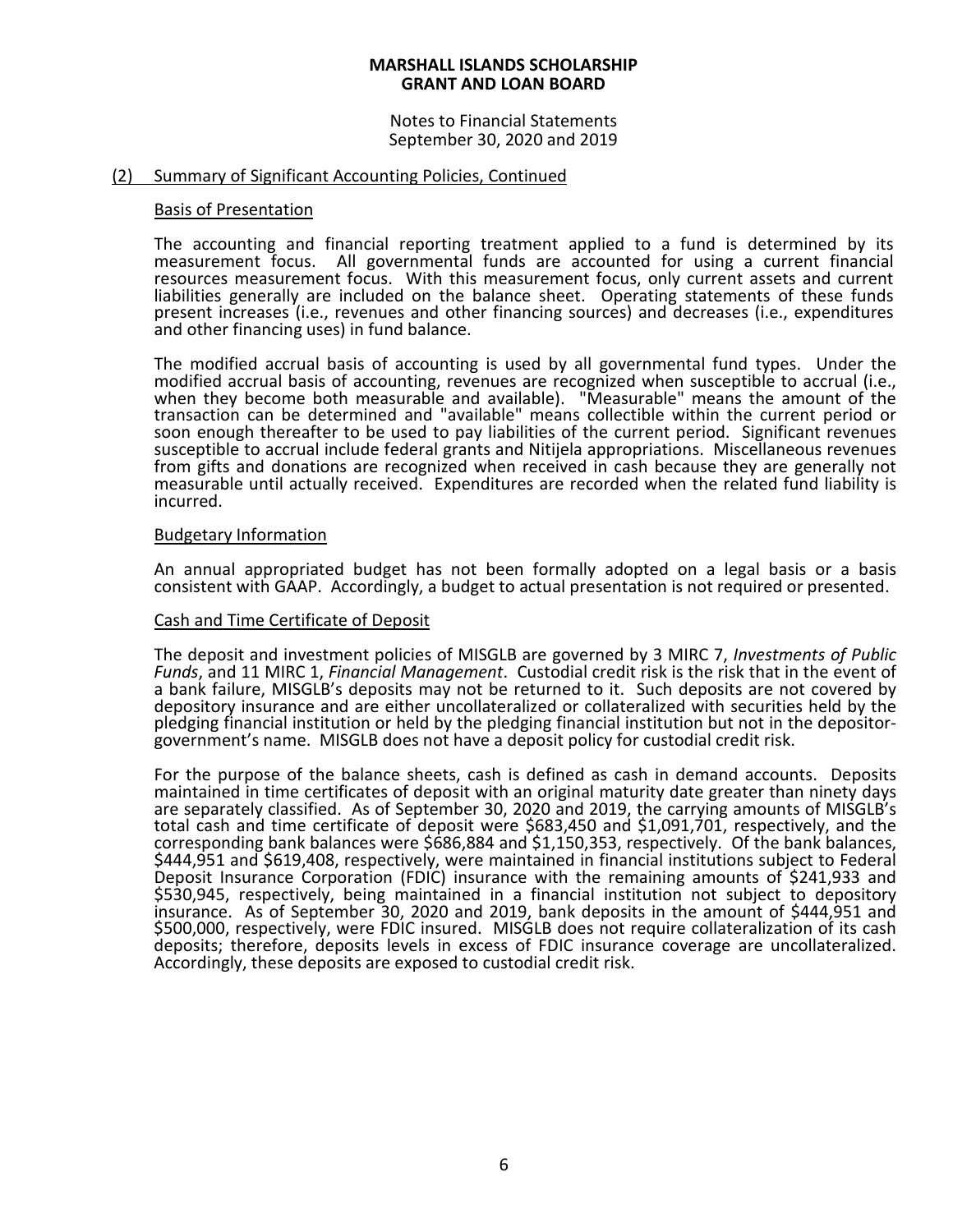Notes to Financial Statements September 30, 2020 and 2019

#### (2) Summary of Significant Accounting Policies, Continued

#### Receivables

MISGLB lends money to students, who are citizens of the Republic of the Marshall Islands, based on meeting certain criteria. These loans are interest free, uncollateralized and have no set repayment terms. These loans may be converted to grants at a later date if the recipients meet a further set of criteria. Loans receivable are stated net of an estimated allowance for uncollectible accounts.

The allowance for uncollectible accounts is established through direct scholarship assistance charged to expenditures. Loans receivable are charged against the allowance for uncollectible accounts when management has determined that the scholarship recipients have met the criteria for conversion to grants.

#### Fund Balance

Fund balance classifications are based on the extent to which MISGLB is bound to honor constraints on the specific purposes for which amounts in those funds can be spent. Restricted fund balance includes amounts that are constrained for specific purposes which are externally imposed by providers, such as creditors or amounts constrained due to constitutional provisions or enabling legislation. A formal minimum fund balance policy has not been adopted.

#### Taxes

The Government of RepMar imposes a gross receipts tax of 3% on revenues. MISGLB is specifically exempt from this tax.

#### Estimates

The preparation of financial statements in conformity with GAAP requires management to make estimates and assumptions that affect the reported amounts of assets and liabilities and disclosure of contingent assets and liabilities at the date of the financial statements and the reported amounts of revenues and expenditures during the reporting period. Actual results could differ from those estimates.

#### New Accounting Standards

During the year ended September 30, 2020, GASB issued Statement No. 95, Postponement of the Effective Dates of Certain Authoritative Guidance, which postpones the effective dates of GASB Statement No. 84, 89, 90, 91, 92 and 93 by one year and GASB Statement No. 87 by 18 months; however, earlier application of the provisions addressed in GASB Statement No. 95 is encouraged and is permitted to the extent specified in each pronouncement as originally issued. In accordance with GASB Statement No. 95, management has elected to postpone implementation of these statements.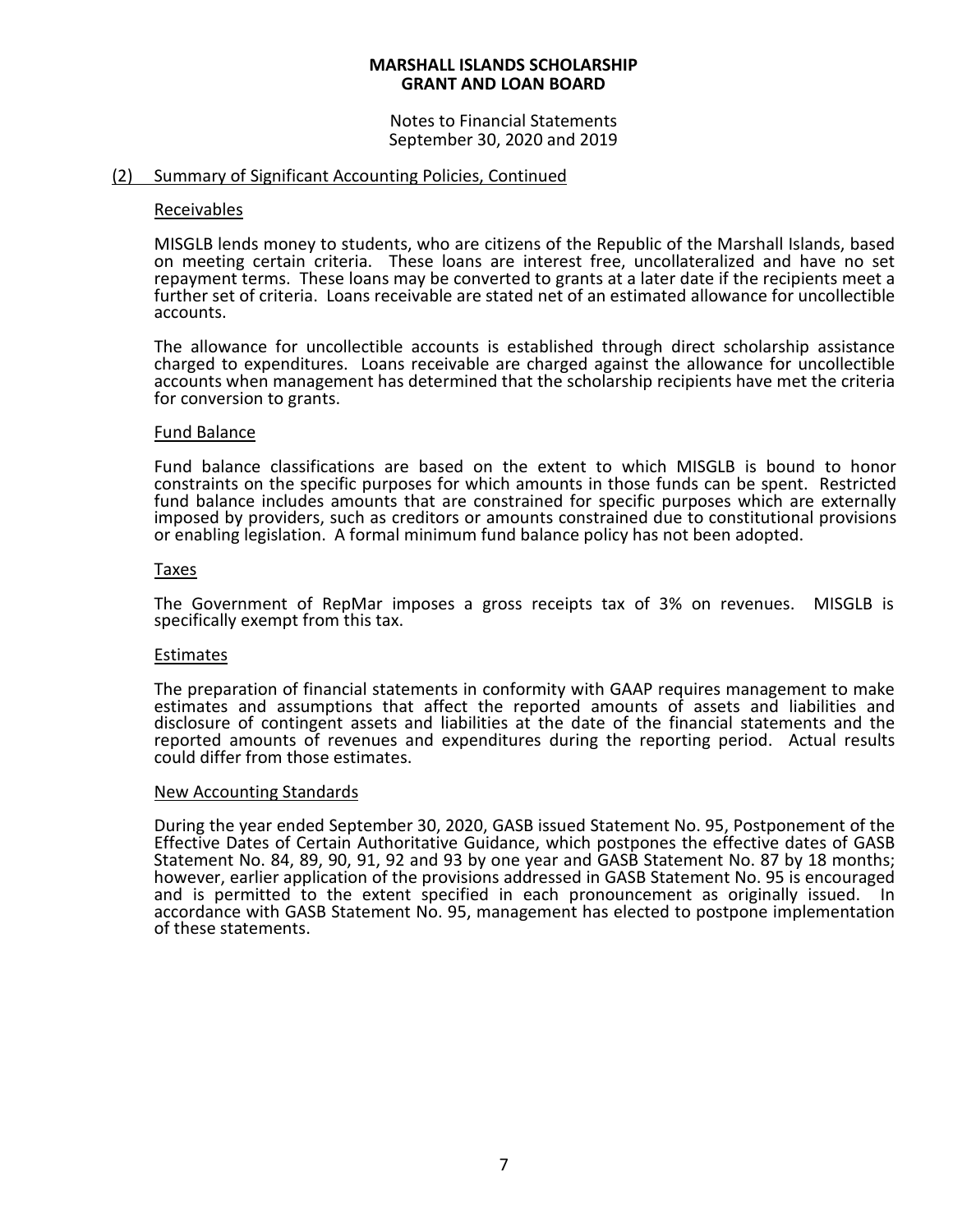Notes to Financial Statements September 30, 2020 and 2019

#### (2) Summary of Significant Accounting Policies, Continued

#### New Accounting Standards, Continued

In January 2017, GASB issued Statement No. 84, Fiduciary Activities. This Statement is to improve guidance regarding the identification of fiduciary activities for accounting and financial reporting purposes and how those activities should be reported. The requirements of this Statement will enhance consistency and comparability by (1) establishing specific criteria for identifying activities that should be reported as fiduciary activities and (2) clarifying whether and how business-type activities should report their fiduciary activities. Management does not believe that this statement, upon implementation, will have a material effect on the financial statements. In accordance with GASB Statement No. 95, GASB Statement No. 84 will be effective for fiscal year ending September 30, 2021.

In June 2017, GASB issued Statement No. 87, Leases. The objective of this Statement is to better meet the information needs of financial statement users by improving accounting and financial reporting for leases by governments. This Statement increases the usefulness of governments' financial statements by requiring recognition of certain lease assets and liabilities for leases that previously were classified as operating leases and as inflows of resources or outflows of resources recognized based on the payment provisions of the contract. Management believes that this statement, upon implementation, will have a material effect on the financial statements. In accordance with GASB Statement No. 95, GASB Statement No. 87 will be effective for fiscal year ending September 30, 2022.

In June 2018, GASB issued Statement No. 89, Accounting for Interest Cost Incurred Before the End of a Construction Period. The objectives of this Statement are (1) to enhance the relevance and comparability of information about capital assets and the cost of borrowing for a reporting period and (2) to simplify accounting for interest cost incurred before the end of a construction period. Management does not believe that this statement, upon implementation, will have a material effect on the financial statements. In accordance with GASB Statement No. 95, GASB Statement No. 89 will be effective for fiscal year ending September 30, 2022.

In March 2018, GASB issued Statement No. 90, Majority Equity Interests - An Amendment of GASB Statements No. 14 and 61. The primary objectives of this Statement are to improve the consistency and comparability of reporting a government's majority equity interest in a legally separate organization and to improve the relevance of financial statement information for certain component units. It defines a majority equity interest and specifies that a majority equity interest in a legally separate organization should be reported as an investment if a government's holding of the equity interest meets the definition of an investment. A majority equity interest that meets the definition of an investment should be measured using the equity method, unless it is held by a special-purpose government engaged only in fiduciary activities, a fiduciary fund, or an endowment (including permanent and term endowments) or permanent fund. Those governments and funds should measure the majority equity interest at fair value. Management does not believe that this statement, upon implementation, will have a material effect on the financial statements. In accordance with GASB Statement No. 95, GASB Statement No. 90 will be effective for fiscal year ending September 30, 2021.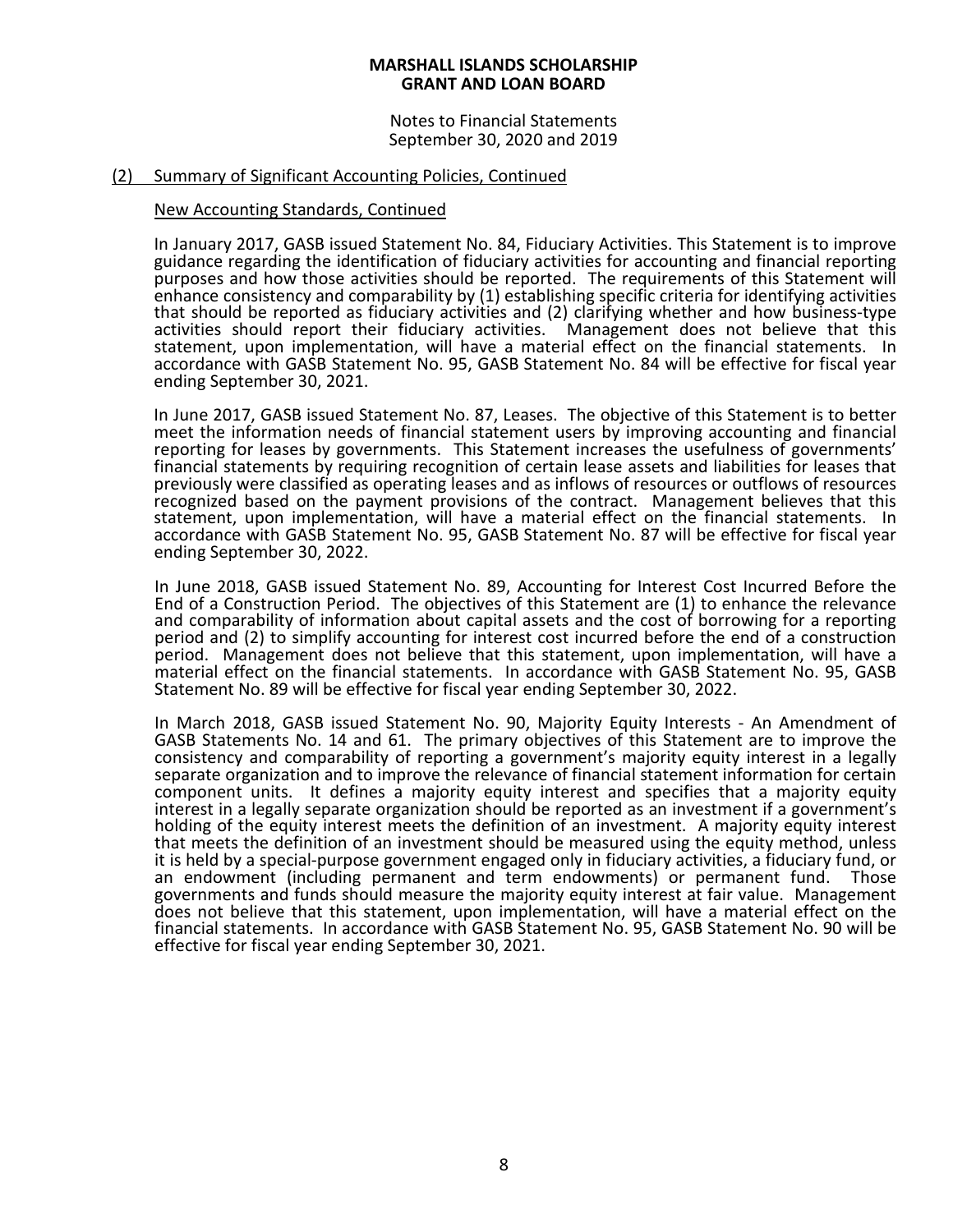Notes to Financial Statements September 30, 2020 and 2019

#### 2) Summary of Significant Accounting Policies, Continued

#### New Accounting Standards, Continued

In May 2019, GASB issued Statement No. 91, Conduit Debt Obligations. The primary objectives of this Statement are to provide a single method of reporting conduit debt obligations by issuers and eliminate diversity in practice associated with (1) commitments extended by issuers, (2) arrangements associated with conduit debt obligations, and (3) related note disclosures. This Statement achieves those objectives by clarifying the existing definition of a conduit debt obligation; establishing that a conduit debt obligation is not a liability of the issuer; establishing standards for accounting and financial reporting of additional commitments and voluntary commitments extended by issuers and arrangements associated with conduit debt obligations; and improving required note disclosures. Management does not believe that this statement, upon implementation, will have a material effect on the financial statements. In accordance with GASB Statement No. 95, GASB Statement No. 91 will be effective for fiscal year ending September 30, 2023.

In January 2020, GASB issued statement No. 92, Omnibus 2020. The objectives of this Statement are to enhance comparability in accounting and financial reporting and to improve the consistency of authoritative literature by addressing practice issues that have been identified during implementation and application of certain GASB Statements. This Statement addresses a variety of topics and includes specific provisions about the effective date of Statement No. 87, Leases, and Implementation Guide No. 2019-3, Leases, for interim financial reports, the terminology used to refer to derivative instruments and the applicability of certain requirements of Statement No. 84, Fiduciary Activities, to postemployment benefits. The requirements related to the effective date of GASB Statement No. 87 and Implementation Guide 2019-3, reissuance recoveries and terminology used to refer to derivative instruments are effective upon issuance. In accordance with GASB Statement No. 95, the remaining requirements of GASB Statement No. 92 is effective for the fiscal year ending September 30, 2022.

In March 2020, GASB issued Statement No. 93, Replacement of Interbank Offered Rates. The primary objective of this statement is to address those and other accounting and financial reporting implications of the replacement of an IBOR. Management does not believe that this statement, upon implementation, will have a material effect on the financial statements. Except for paragraphs 11b, 13, and 14, GASB Statement No. 93 will be effective for fiscal year ending September 30, 2021. The requirement in paragraphs 11b, 13, and 14 are effective for fiscal year September 30, 2022.

In March 2020, GASB issued Statement No. 94, Public-Private and Public-Public Partnerships and Availability Payment Arrangements. The primary objective of this statement is to improve financial reporting by addressing issues related to public-private and public-public partnership arrangements. This statement also provides guidance for accounting and financial reporting for availability payment arrangements. Management does not believe that this statement, upon implementation, will have a material effect on the financial statements. GASB Statement No. 94 will be effective for fiscal year ending September 30, 2023.

In May 2020, GASB issued Statement No. 96, Subscription-Based Information Technology Arrangements. This Statement provides guidance on the accounting and financial reporting for subscription-based information technology arrangements (SBITAs) for government end users (governments). This Statement (1) defines a SBITA; (2) establishes that a SBITA results in a rightto-use subscription asset - an intangible asset - and a corresponding subscription liability; (3) provides the capitalization criteria for outlays other than subscription payments, including implementation costs of a SBITA; and (4) requires note disclosures regarding a SBITA. Management does not believe that this statement, upon implementation, will have a material effect on the financial statements. GASB Statement No. 96 will be effective for fiscal year ending September 30, 2023.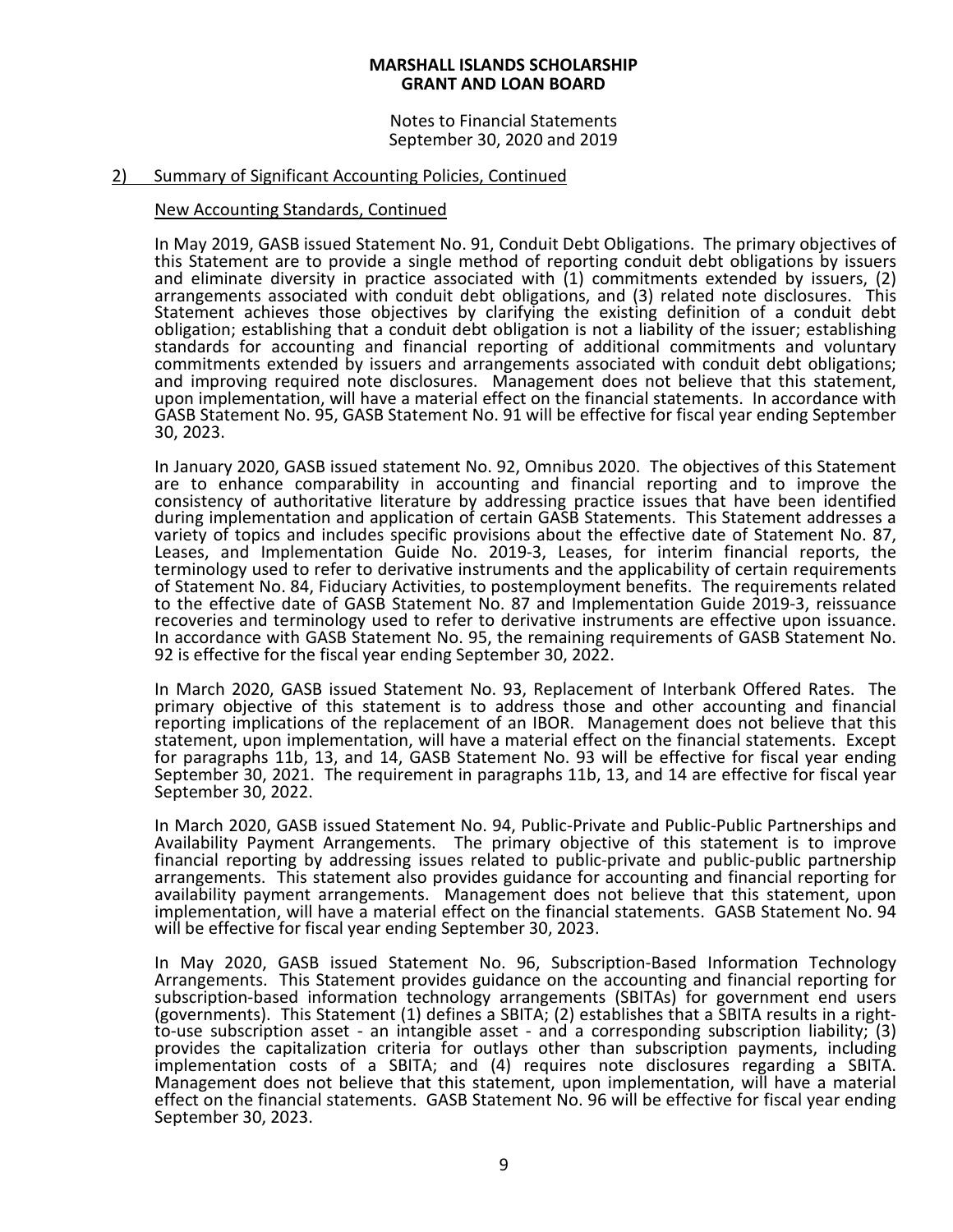Notes to Financial Statements September 30, 2020 and 2019

#### 2) Summary of Significant Accounting Policies, Continued

#### New Accounting Standards, Continued

In June 2020, GASB issued Statement No. 97, Certain Component Unit Criteria, and Accounting and Financial Reporting for Internal Revenue Code Section 457 Deferred Compensation Plans - an amendment of GASB Statements No. 14 and No. 84, and a supersession of GASB Statement No. 32. The primary objectives of this Statement are to (1) increase consistency and comparability related to the reporting of fiduciary component units in circumstances in which a potential component unit does not have a governing board and the primary government performs the duties that a governing board typically would perform; (2) mitigate costs associated with the reporting of certain defined contribution pension plans, defined contribution other postemployment benefit (OPEB) plans, and employee benefit plans other than pension plans or OPEB plans (other employee benefit plans) as fiduciary component units in fiduciary fund financial statements; and (3) enhance the relevance, consistency, and comparability of the accounting and financial reporting for Internal Revenue Code (IRC) Section 457 deferred compensation plans (Section 457 plans) that meet the definition of a pension plan and for benefits provided through those plans. GASB Statement No. 97 will be effective for fiscal year ending September 30, 2022.

#### (3) Risk Management

MISGLB is exposed to various risks of loss related to torts; theft of, damage to, and destruction of assets; errors and omissions; injuries to employees; and natural disasters. MISGLB has elected to purchase commercial insurance from independent third parties for the risks of loss to which it is exposed with respect to the use of motor vehicles. For other risks of loss to which it is exposed, MISGLB has elected not to purchase commercial insurance. Instead, MISGLB believes it is more economical to manage its risks internally. Claims expenditures and liabilities are reported when it is probable that a loss has occurred and the amount of that loss can be reasonably estimated. These losses include an estimate of claims that have been incurred but not reported. No material losses have resulted from MISGLB's risk management activities for the past three years.

#### (4) Receivables

Receivables as of September 30, 2020 and 2019, including the applicable allowance for uncollectible accounts, are as follows:

|                                                               | 2020                         | 2019.                        |
|---------------------------------------------------------------|------------------------------|------------------------------|
| Loans receivable<br>Less allowance for uncollectible accounts | \$13,271,968<br>(13.271.968) | \$17,967,812<br>(17.967.812) |
|                                                               |                              |                              |

During the years ended September 30, 2020 and 2019, MISGLB converted \$964,538 and \$113,563, respectively, in loans receivable to grants as the recipients met the criteria for conversion. Furthermore, MISGLB wrote off \$5,473,974 in loans receivable during the year ended September 30, 2020 for loans considered no longer collectible due to the statute of limitations. The effect of loan conversions and write-offs have been reflected in loans receivable balances as of September 30, 2020 and 2019.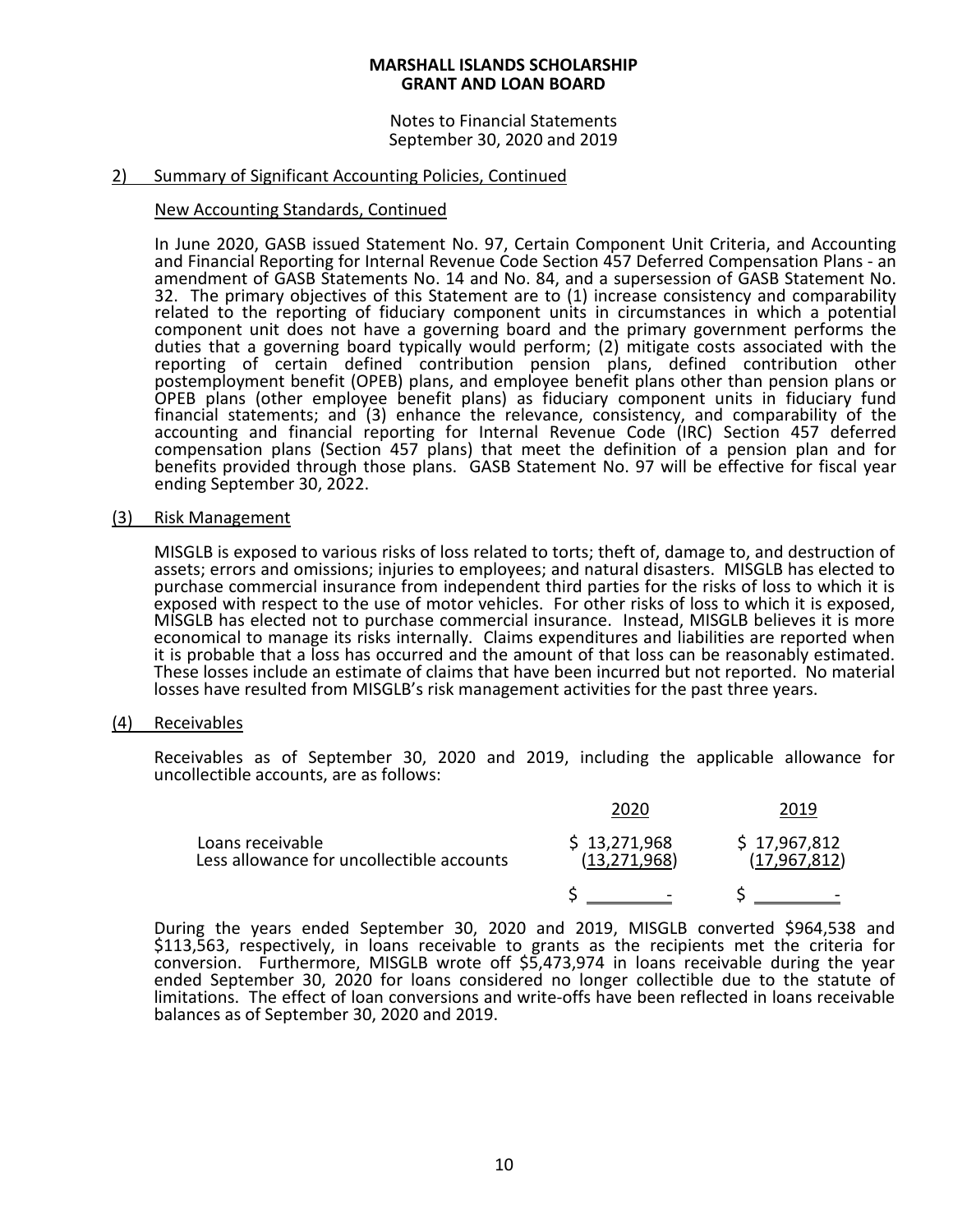Notes to Financial Statements September 30, 2020 and 2019

#### (5) Related Party Transactions

MISGLB is a governmental fund of RepMar and is therefore affiliated with all RepMar-owned and affiliated entities, including all governmental funds of RepMar and the Marshall Islands Development Bank (MIDB). During the years ended September 30, 2020 and 2019, MISGLB recognized certain on-behalf payments as contributions from RepMar, totaling \$128,169 and \$115,877, respectively, representing certain payroll and related expenditures that RepMar paid directly on behalf of MISGLB.

During the years ended September 30, 2020 and 2019, the operations of MISGLB were funded by appropriations from RepMar, totaling \$1,411,844 and \$2,172,684, respectively.

MISGLB entered into an office lease with MIDB for a term of five years commencing February 25, 2010. In 2017, MISGLB renewed the lease for an additional five years with annual rent of \$15,840, payable in quarterly installments of \$3,960.

#### (6) Contingency

MISGLB receives a substantial amount of its revenue from annual RepMar appropriations. If a significant reduction in the level of budgetary support from RepMar were to occur, MISGLB's scholarship programs and activities may be impacted. For the year ending September 30, 2021, RepMar appropriated funding to MISGLB in the amount of \$1,809,088 for the purpose of funding scholarship activities.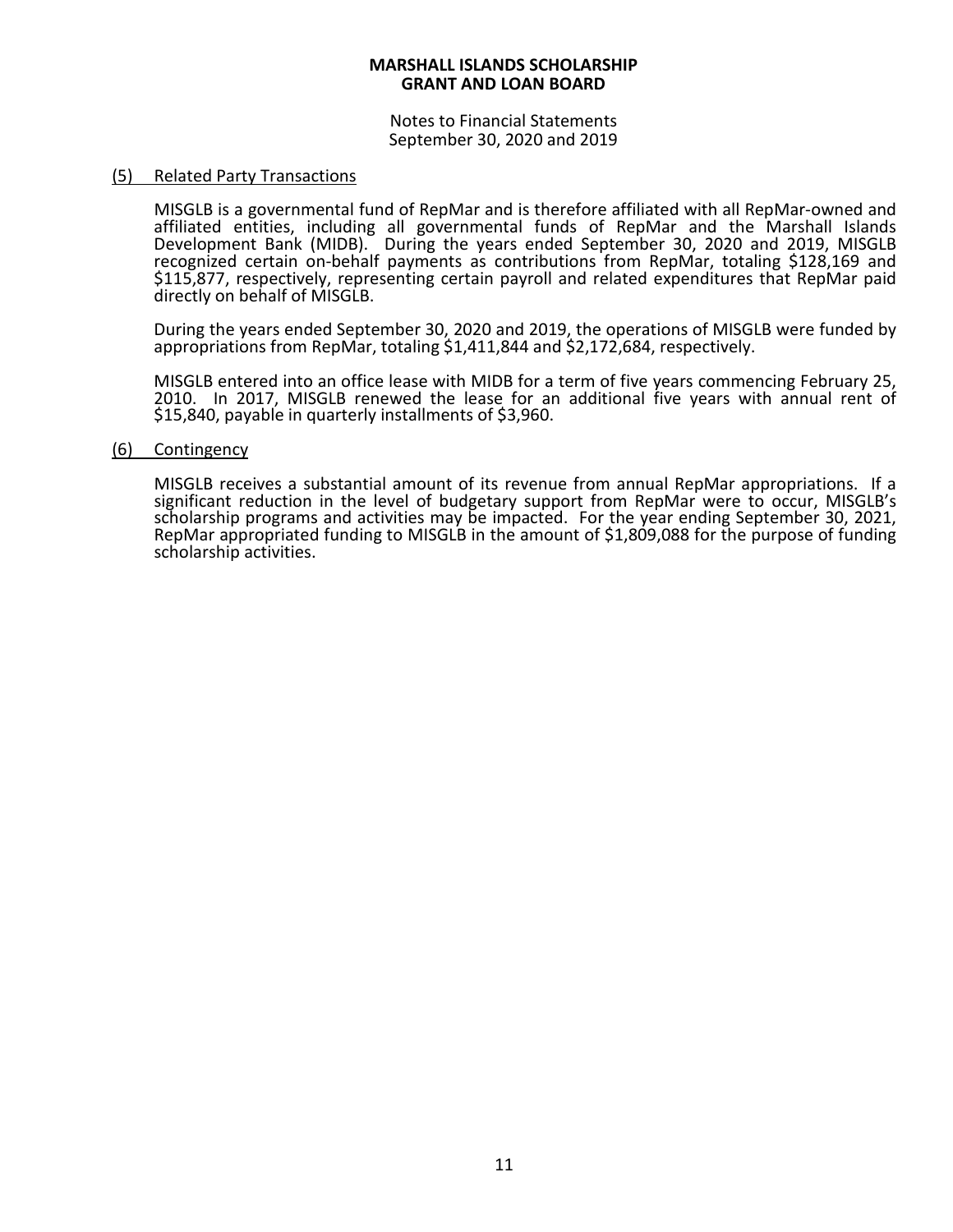# **GRANT AND LOAN BOARD MARSHALL ISLANDS SCHOLARSHIP**

# Combining Statement of Revenues, Expenditures, Year Ended September 30, 2020 and Changes in Fund Balances

| Compact<br>Scholarship<br>Fund     |    | <b>Other Grant</b><br>Scholarship<br>Fund |          | Nitijela<br>Fund |            | Total |            |
|------------------------------------|----|-------------------------------------------|----------|------------------|------------|-------|------------|
| Revenues:                          |    |                                           |          |                  |            |       |            |
| <b>Compact of Free Association</b> | \$ | 792,202 \$                                |          | \$               |            | \$    | 792,202    |
| Nitijela appropriation             |    |                                           |          |                  | 757,661    |       | 757,661    |
| Interest                           |    | 21,271                                    |          |                  |            |       | 21,271     |
| Other income                       |    |                                           |          |                  | 18,932     |       | 18,932     |
| Total revenues                     |    | 813,473                                   |          |                  | 776,593    |       | 1,590,066  |
| Expenditures:                      |    |                                           |          |                  |            |       |            |
| Scholarship assistance             |    | 774,560                                   |          |                  | 968,109    |       | 1,742,669  |
| Salaries and wages                 |    |                                           |          |                  | 128,169    |       | 128,169    |
| Sitting fees                       |    |                                           |          |                  | 35,000     |       | 35,000     |
| Communications                     |    |                                           |          |                  | 30,737     |       | 30,737     |
| Office rental                      |    |                                           |          |                  | 15,840     |       | 15,840     |
| Office supplies                    |    |                                           |          |                  | 12,451     |       | 12,451     |
| Training and travel                |    |                                           |          |                  | 9,463      |       | 9,463      |
| Capital outlays                    |    |                                           |          |                  | 8,493      |       | 8,493      |
| Meetings                           |    |                                           |          |                  | 3,522      |       | 3,522      |
| POL                                |    |                                           |          |                  | 2,506      |       | 2,506      |
| Printing and reproduction          |    |                                           |          |                  | 2,303      |       | 2,303      |
| Miscellaneous                      |    |                                           |          |                  | 4,069      |       | 4,069      |
| Total expenditures                 |    | 774,560                                   |          |                  | 1,220,662  |       | 1,995,222  |
| Net change in fund balances        |    | 38,913                                    |          |                  | (444, 069) |       | (405, 156) |
| Fund balances at the beginning     |    |                                           |          |                  |            |       |            |
| of the year                        |    | 436,672                                   | 1,500    |                  | 651,648    |       | 1,089,820  |
| Fund balances at the end           |    |                                           |          |                  |            |       |            |
| of the year                        | \$ | 475,585 \$                                | 1,500 \$ |                  | 207,579 \$ |       | 684,664    |

See accompanying independent auditors' report.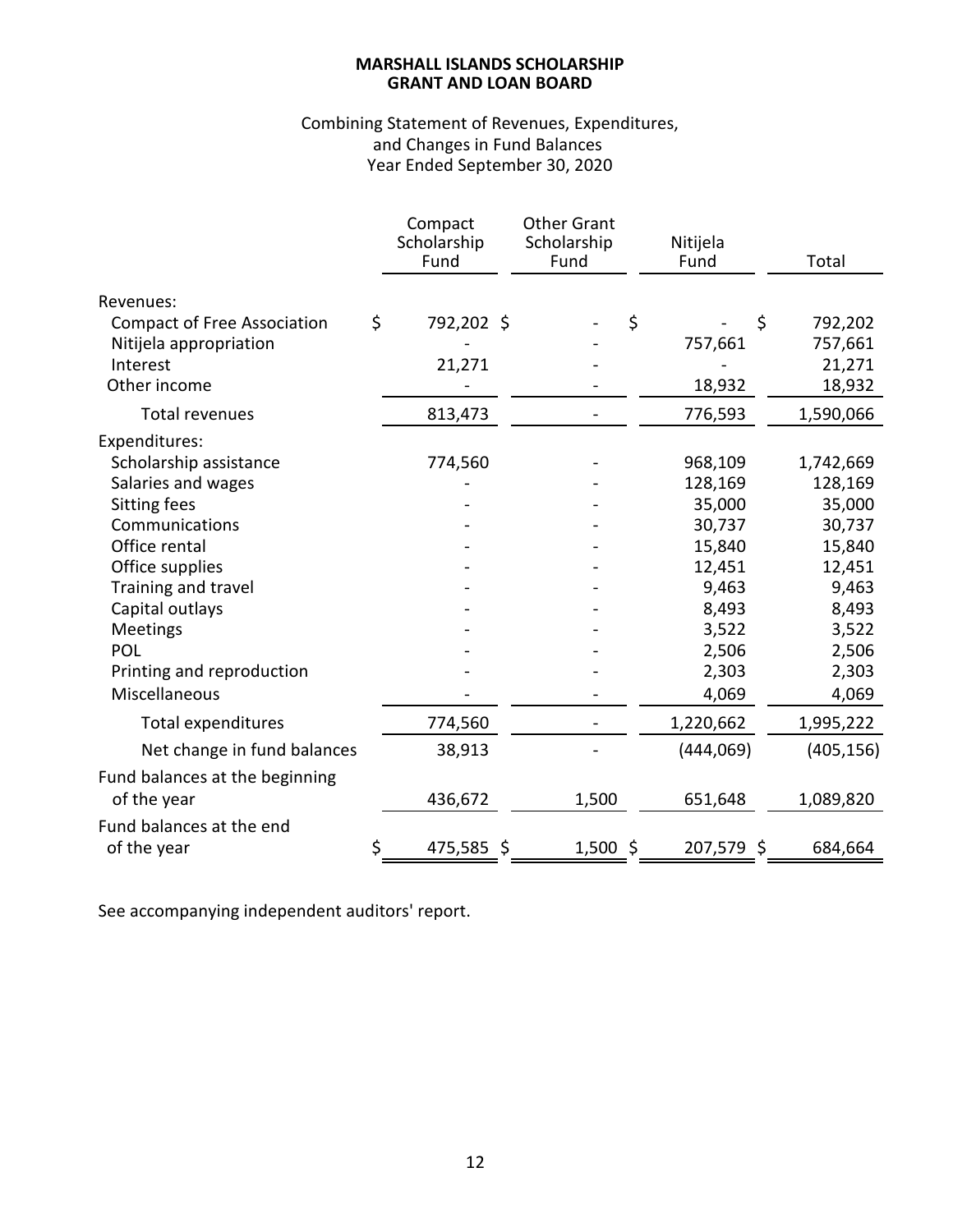

Deloitte & Touche LLP 361 South Marine Corps Drive Tamuning, GU 96913-3973 USA

Tel: +1 (671) 646-3884 Fax: +1 (671) 649-4265

www.deloitte.com

#### **INDEPENDENT AUDITORS' REPORT ON INTERNAL CONTROL OVER FINANCIAL REPORTING AND ON COMPLIANCE AND OTHER MATTERS BASED ON AN AUDIT OF FINANCIAL STATEMENTS PERFORMED IN ACCORDANCE WITH**  *GOVERNMENT AUDITING STANDARDS*

Chairman Marshall Islands Scholarship Grant and Loan Board:

We have audited, in accordance with the auditing standards generally accepted in the United States of America and the standards applicable to financial audits contained in *Government Auditing Standards* issued by the Comptroller General of the United States, the financial statements of the Marshall Islands Scholarship Grant and Loan Board (MISGLB), which comprise the balance sheet as of September 30, 2020, and the related statements of revenues, expenditures, and changes in fund balance for the year then ended, and the related notes to the financial statements, and have issued our report thereon dated September 27, 2021.

#### **Internal Control Over Financial Reporting**

In planning and performing our audit of the financial statements, we considered MISGLB's internal control over financial reporting (internal control) as the basis for designing audit procedures that are appropriate in the circumstances for the purpose of expressing our opinion on the financial statements, but not for the purpose of expressing an opinion on the effectiveness of MISGLB's internal control. Accordingly, we do not express an opinion on the effectiveness of MISGLB's internal control.

A *deficiency in internal control* exists when the design or operation of a control does not allow management or employees, in the normal course of performing their assigned functions, to prevent, or detect and correct, misstatements on a timely basis. A *material weakness* is a deficiency, or a combination of deficiencies, in internal control, such that there is a reasonable possibility that a material misstatement of the entity's financial statements will not be prevented, or detected and corrected on a timely basis.

Our consideration of internal control was for the limited purpose described in the first paragraph of this section and was not designed to identify all deficiencies in internal control that might be material weaknesses or significant deficiencies. Given these limitations, during our audit we did not identify any deficiencies in internal control that we consider to be material weaknesses. However, material weaknesses may exist that have not been identified.

#### **Compliance and Other Matters**

As part of obtaining reasonable assurance about whether MISGLB's financial statements are free from material misstatement, we performed tests of its compliance with certain provisions of laws, regulations, contracts, and grant agreements, noncompliance with which could have a direct and material effect on the financial statements. However, providing an opinion on compliance with those provisions was not an objective of our audit, and accordingly, we do not express such an opinion. The results of our tests disclosed instances of noncompliance or other matters that are required to be reported under *Government Auditing Standards* and which are described in the accompanying Schedule of Findings and Questioned Costs as item 2020-001.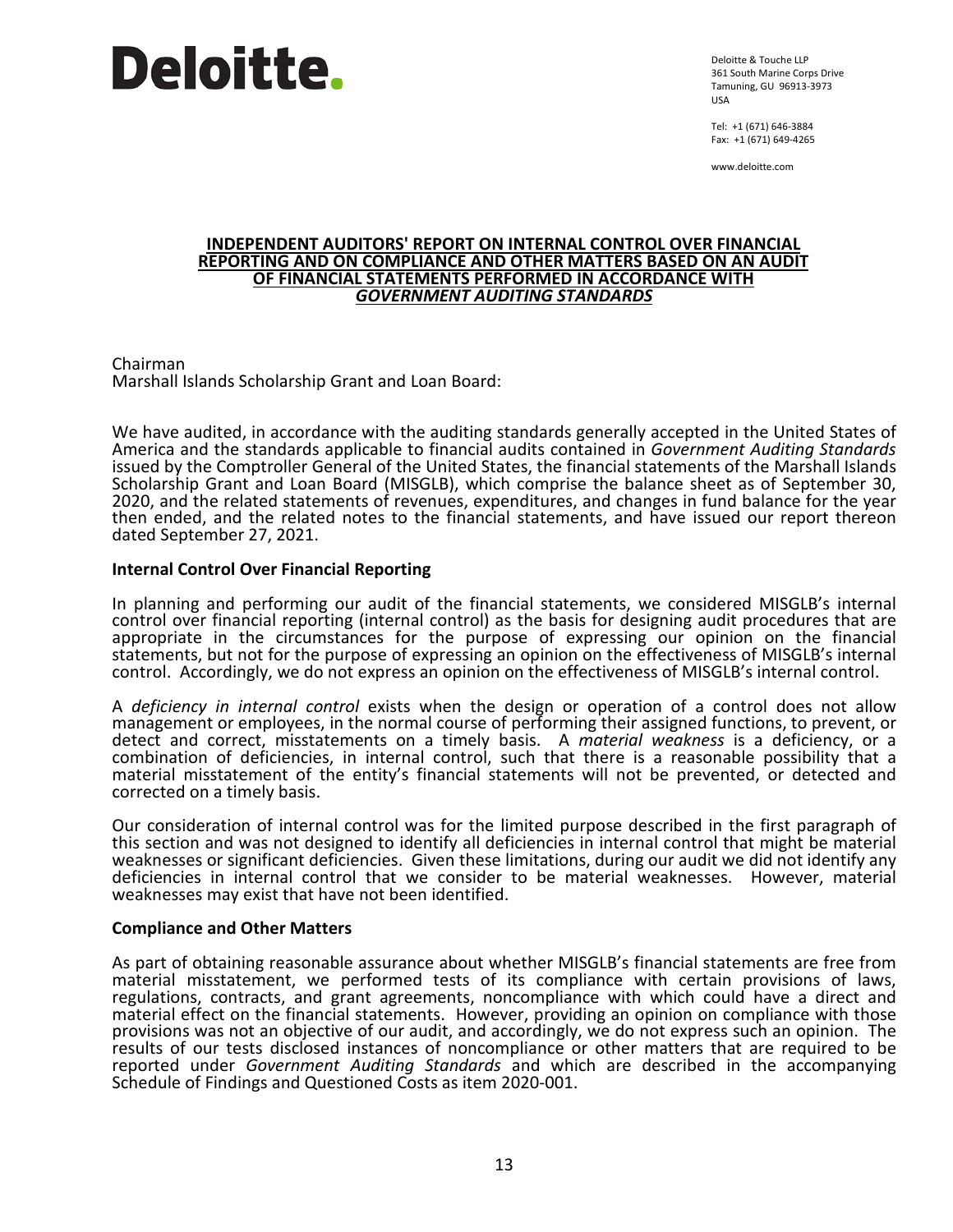# **MISGLB's Responses to Findings**

MISGLB's responses to the findings identified in our audit are described in the accompanying Correction Action Plan. MISGLB's responses were not subjected to the auditing procedures applied in the audit of the financial statements and, accordingly, we express no opinion on them.

## **Purpose of this Report**

The purpose of this report is solely to describe the scope of our testing of internal control and compliance and the result of that testing, and not to provide an opinion on the effectiveness of the entity's internal control or on compliance. This report is an integral part of an audit performed in accordance with *Government Auditing Standards* in considering the entity's internal control and compliance. Accordingly, this communication is not suitable for any other purpose.

loite Nachell

September 27, 2021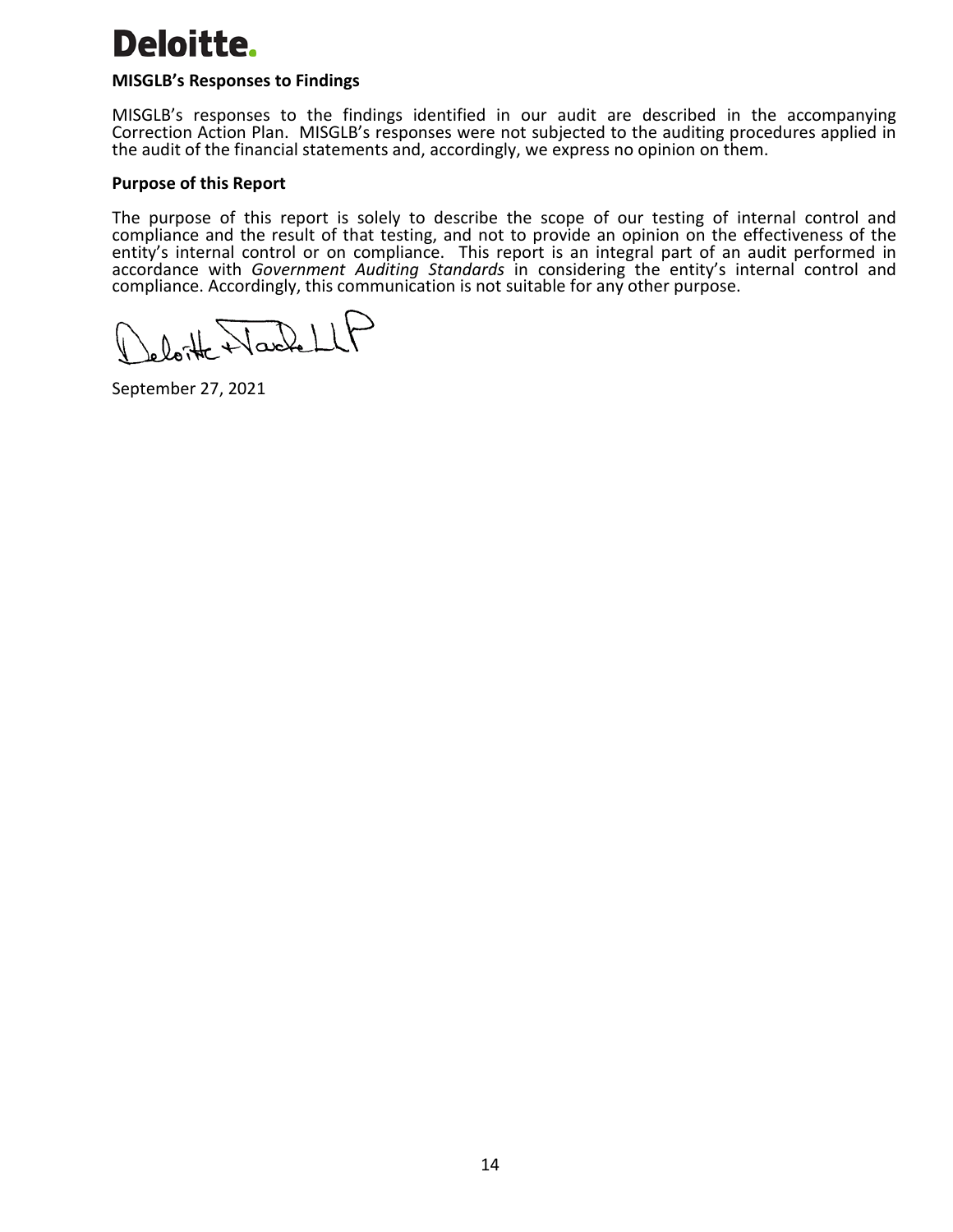Deloitte & Touche LLP 361 South Marine Corps Drive Tamuning, GU 96913-3973 USA

Tel: +1 (671) 646-3884 Fax: +1 (671) 649-4265

www.deloitte.com

#### **INDEPENDENT AUDITORS' REPORT ON COMPLIANCE FOR EACH MAJOR FEDERAL PROGRAM; REPORT ON INTERNAL CONTROL OVER COMPLIANCE; AND REPORT ON SCHEDULE OF EXPENDITURES OF FEDERAL AWARDS REQUIRED BY THE UNIFORM GUIDANCE**

Chairman Marshall Islands Scholarship Grant and Loan Board:

#### **Report on Compliance for the Sole Major Federal Program**

We have audited the Marshall Islands Scholarship Grant and Loan Board's (MISGLB) compliance with the types of compliance requirements described in the *OMB Compliance Supplement* that could have a direct and material effect on MISGLB's sole major federal program for the year ended September 30, 2020. MISGLB's sole major federal program is identified in the summary of auditor's results section of the accompanying Schedule of Findings and Questioned Costs.

#### *Management's Responsibility*

Management is responsible for compliance with federal statutes, regulations, and the terms and conditions of its federal awards applicable to its federal programs.

#### *Auditor's Responsibility*

Our responsibility is to express an opinion on compliance for MISGLB's sole major federal program based on our audit of the types of compliance requirements referred to above. We conducted our audit of compliance in accordance with auditing standards generally accepted in the United States of America; the standards applicable to financial audits contained in Government Auditing Standards, America; the standards applicable to financial audits contained in *Government Auditing Standards,*<br>issued by the Comptroller General of the United States; the audit requirements of Title 2 U.S *Code of Federal Regulations* Part 200, *Uniform Administrative Requirements, Cost Principles, and Audit Requirements for Federal Awards* (Uniform Guidance). Those standards and the Uniform Guidance require that we plan and perform the audit to obtain reasonable assurance about whether noncompliance with the types of compliance requirements referred to above that could have a direct and material effect on a major federal program occurred. An audit includes examining, on a test basis, evidence about MISGLB's compliance with those requirements and performing such other procedures as we considered necessary in the circumstances.

We believe that our audit provides a reasonable basis for our opinion on compliance for the sole major federal program. However, our audit does not provide a legal determination of MISGLB's compliance.

#### *Opinion on the Sole Major Federal Program*

In our opinion, MISGLB complied, in all material respects, with the types of compliance requirements referred to above that could have a direct and material effect on the sole major federal program for the year ended September 30, 2020.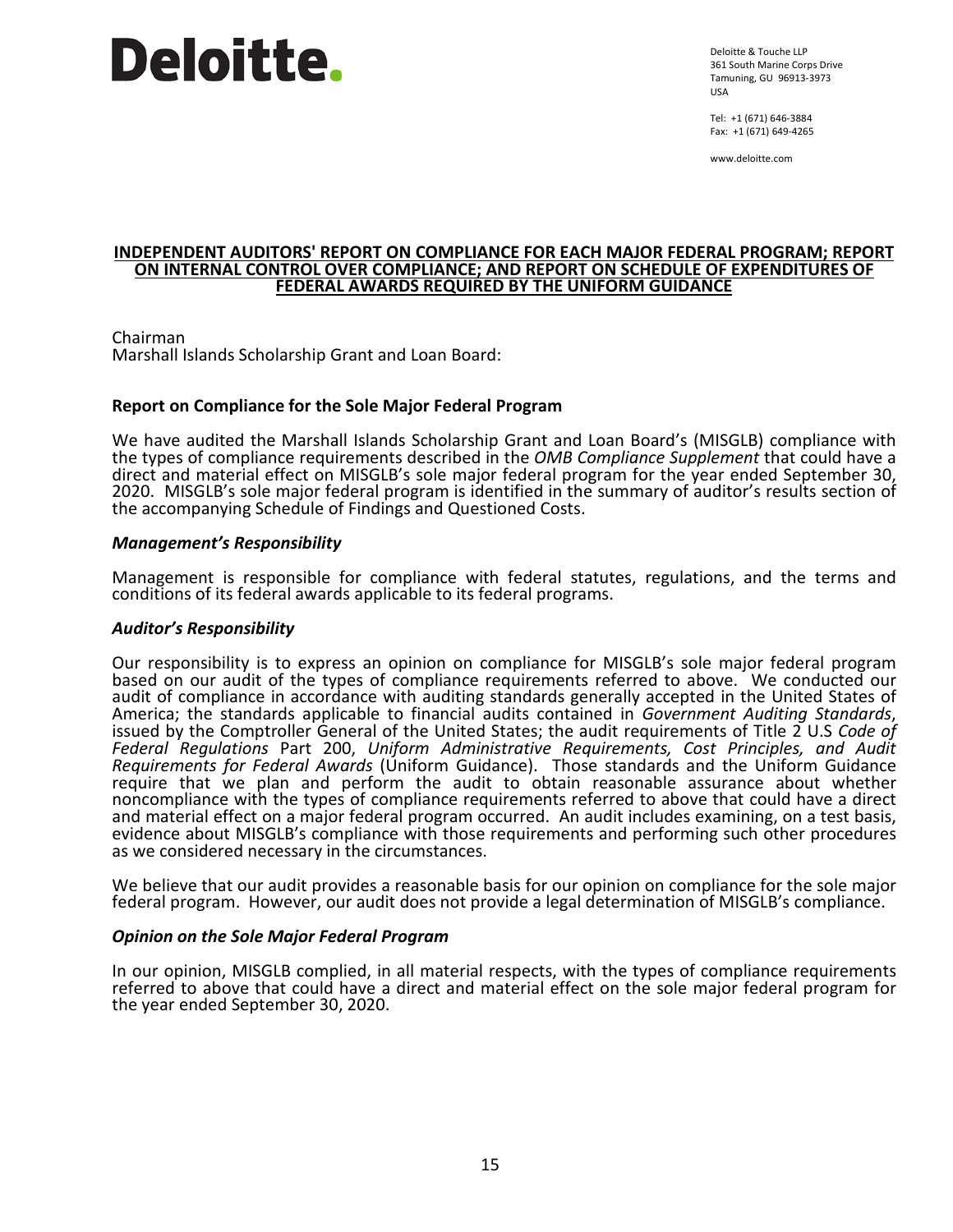# **Report on Internal Control Over Compliance**

Management of MISGLB is responsible for establishing and maintaining effective internal control over compliance with the types of compliance requirements referred to above. In planning and performing our audit of compliance, we considered MISGLB's internal control over compliance with the types of requirements that could have a direct and material effect on the sole major federal program to determine the auditing procedures that are appropriate in the circumstances for the purpose of expressing an opinion on compliance for the sole major federal program and to test and report on internal control over compliance in accordance with the Uniform Guidance, but not for the purpose of expressing an opinion on the effectiveness of internal control over compliance. Accordingly, we do not express an opinion on the effectiveness of MISGLB's internal control over compliance.

A *deficiency in internal control over compliance* exists when the design or operation of a control over compliance does not allow management or employees, in the normal course of performing their assigned functions, to prevent, or detect and correct, noncompliance with a type of compliance requirement of a federal program on a timely basis. A *material weakness in internal control over compliance* is a deficiency, or combination of deficiencies, in internal control over compliance, such that there is a reasonable possibility that material noncompliance with a type of compliance requirement of a federal program will not be prevented, or detected and corrected, on a timely basis.

Our consideration of internal control over compliance was for the limited purpose described in the first paragraph of this section and was not designed to identify all deficiencies in internal control over compliance that might be material weaknesses or significant deficiencies. We did not identify any deficiencies in internal control over compliance that we consider to be material weaknesses. However, material weaknesses may exist that have not been identified.

The purpose of this report on internal control over compliance is solely to describe the scope of our testing of internal control over compliance and the results of that testing based on the requirements of the Uniform Guidance. Accordingly, this report is not suitable for any other purpose.

#### **Report on Schedule of Expenditures of Federal Awards Required by the Uniform Guidance**

We have audited the financial statements of MISGLB as of and for the year ended September 30, 2020, and have issued our report thereon dated September 27, 2021, which contained an unmodified opinion on those financial statements. Our audit was conducted for the purpose of forming an opinion on the financial statements as a whole. The accompanying schedule of expenditures of federal awards is presented for purposes of additional analysis as required by the Uniform Guidance and is not a required part of the financial statements. Such information is the responsibility of management and was derived from and relates directly to the underlying accounting and other records used to prepare the financial statements. The information has been subjected to the auditing procedures applied in the audit of the financial statements and certain additional procedures, including comparing and reconciling such information directly to the underlying accounting and other records used to prepare the financial statements or to the financial statements themselves, and other additional procedures in accordance with auditing standards generally accepted in the United States of America. In our opinion, the schedule of expenditure of federal awards is fairly stated in all material respects in relation to the financial statements as a whole.

September 27, 2021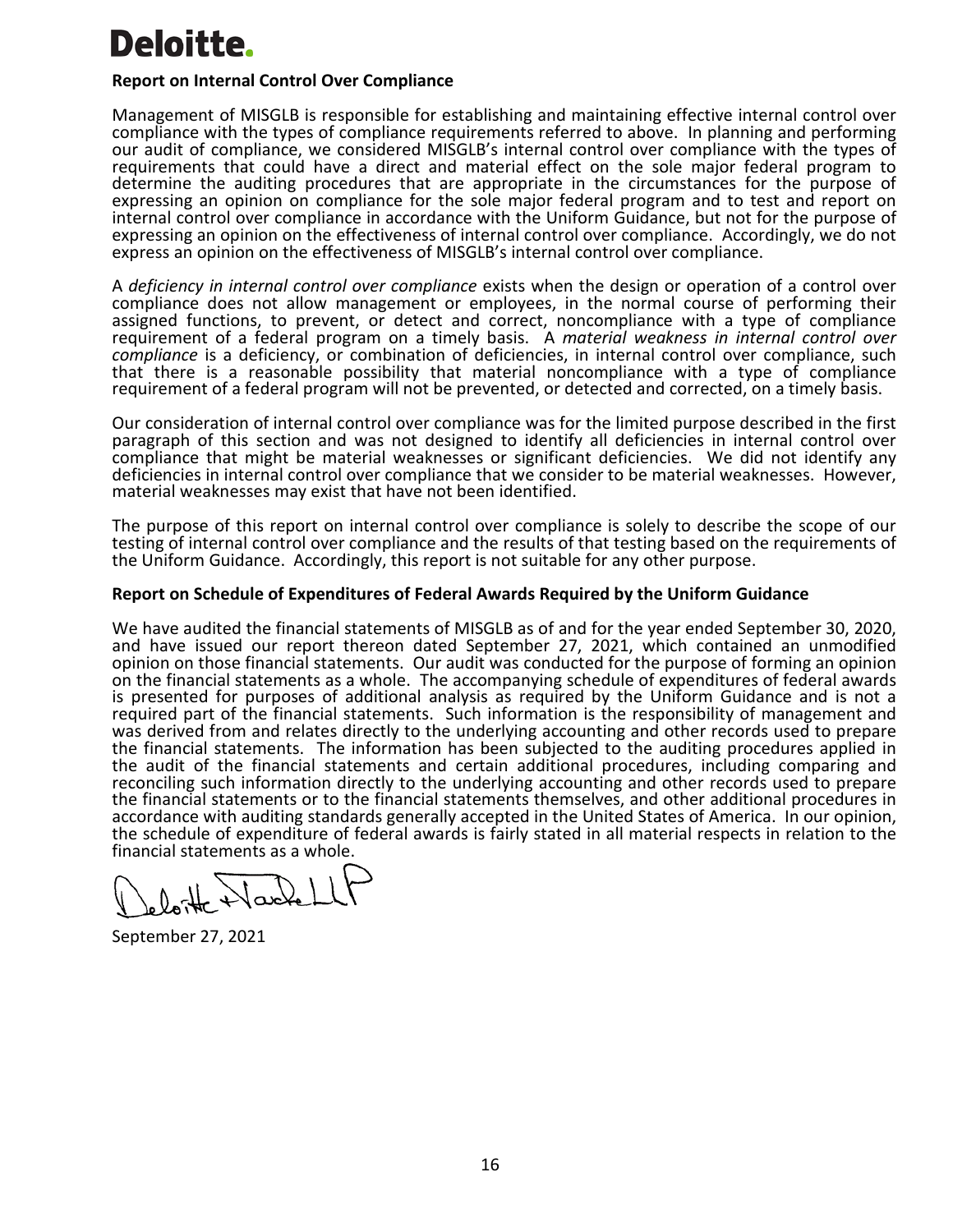Schedule of Expenditures of Federal Awards Year Ended September 30, 2020

|                                                                                                                                                                | Fund<br><b>Balance</b><br><b>Beginning</b><br>of Year | Federal<br><b>Funds</b><br>Received | Other<br><b>Funds</b><br>Received | <b>Funds</b><br>Expended | Fund<br><b>Balance</b><br>End<br>of Year |
|----------------------------------------------------------------------------------------------------------------------------------------------------------------|-------------------------------------------------------|-------------------------------------|-----------------------------------|--------------------------|------------------------------------------|
| Funds passed through the Republic<br>of the Marshall Islands:                                                                                                  |                                                       |                                     |                                   |                          |                                          |
| U.S. Department of the Interior<br>CFDA #15.875                                                                                                                |                                                       |                                     |                                   |                          |                                          |
| Economic, Social and Political<br>Development of the Territories:<br>Compact of Free<br>Association, As Amended,<br><b>Sector Grants:</b><br>Section 211(a)(1) |                                                       |                                     |                                   |                          |                                          |
| <b>Education Sector</b>                                                                                                                                        | \$433,063                                             | \$592,202                           | \$21,271                          | \$597,234                | \$449,302                                |
| Section $211(b)(1)$<br>Kwajalein Special Needs                                                                                                                 | 3,609                                                 | 200,000                             |                                   | 177,326                  | 26,283                                   |
|                                                                                                                                                                | \$436,672                                             | \$792,202                           | \$21,271                          | \$774,560                | \$475,585                                |

See accompanying notes to schedule of expenditures of federal awards.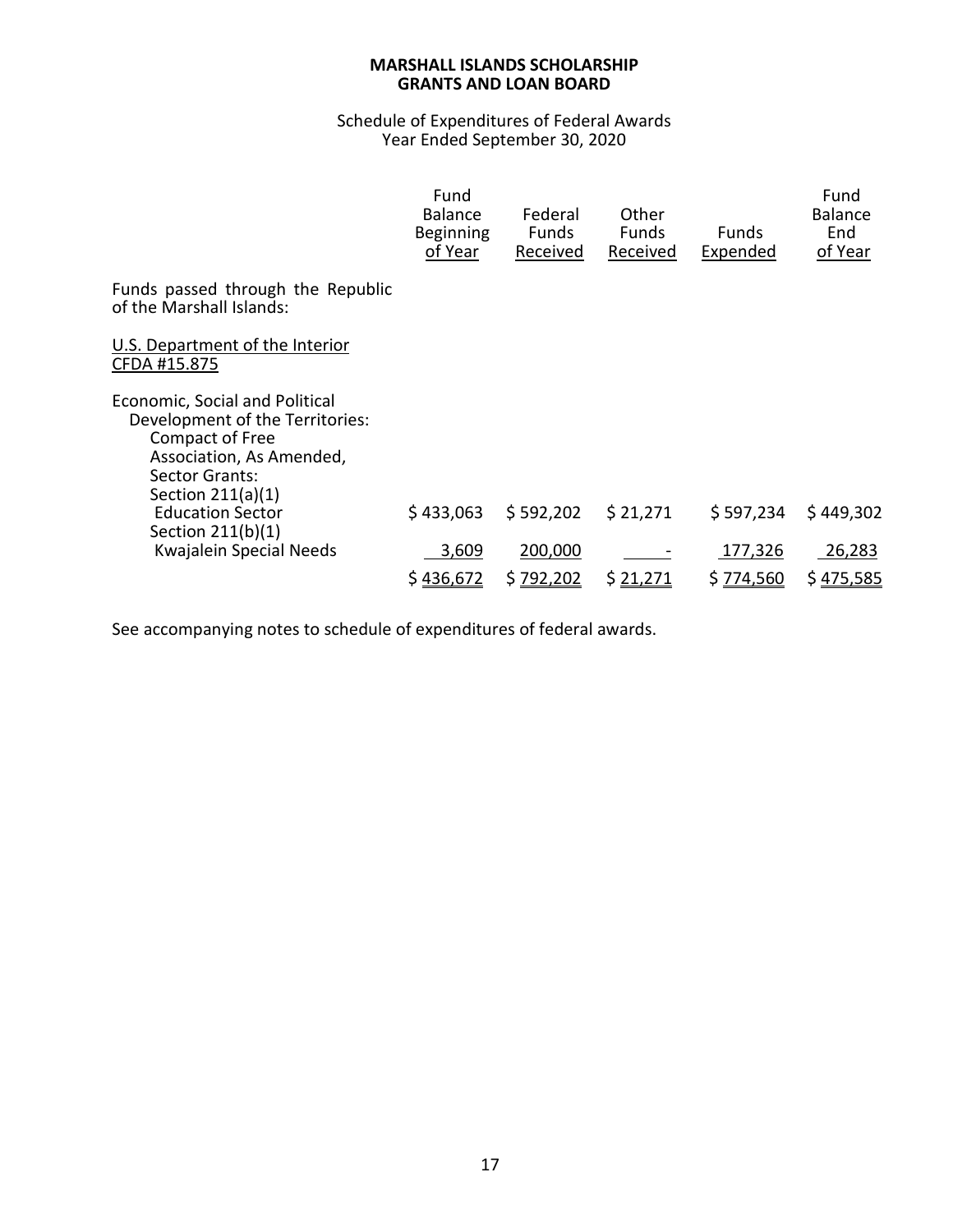#### Notes to Schedule of Expenditures of Federal Awards Year Ended September 30, 2020

## (1) Organization and Compact of Free Association

The Marshall Islands Scholarship Grant and Loan Board (MISGLB) is a subrecipient of funds received through Sections 211(a) and 211(b) of the Compact of Free Association, As Amended (the Compact), from the Republic of the Marshall Islands (RepMar). These funds are provided to support the post-secondary education of citizens of the Marshall Islands attending accredited post-secondary institutions.

#### (2) Summary of Significant Accounting Policies

#### Basis of Presentation

The accompanying Schedule of Expenditures of Federal Awards (the Schedule) includes the federal grant activity of MISGLB under a program of the federal government for the year ended September 30, 2020 and is presented on the modified accrual basis of accounting. The information in this Schedule is presented in accordance with the requirements of Title 2 U.S. *Code of Federal Regulations* Part 200, *Uniform Administrative Requirements, Cost Principles, and Audit Requirements for Federal Awards* (Uniform Guidance). Because the Schedule presents only a selected portion of the operations of MISGLB, it is not intended to and does not present the financial position, changes in net position, or cash flows of MISGLB.

#### Indirect Cost Rate

MISGLB has not elected to use the 10% de minimis cost rate.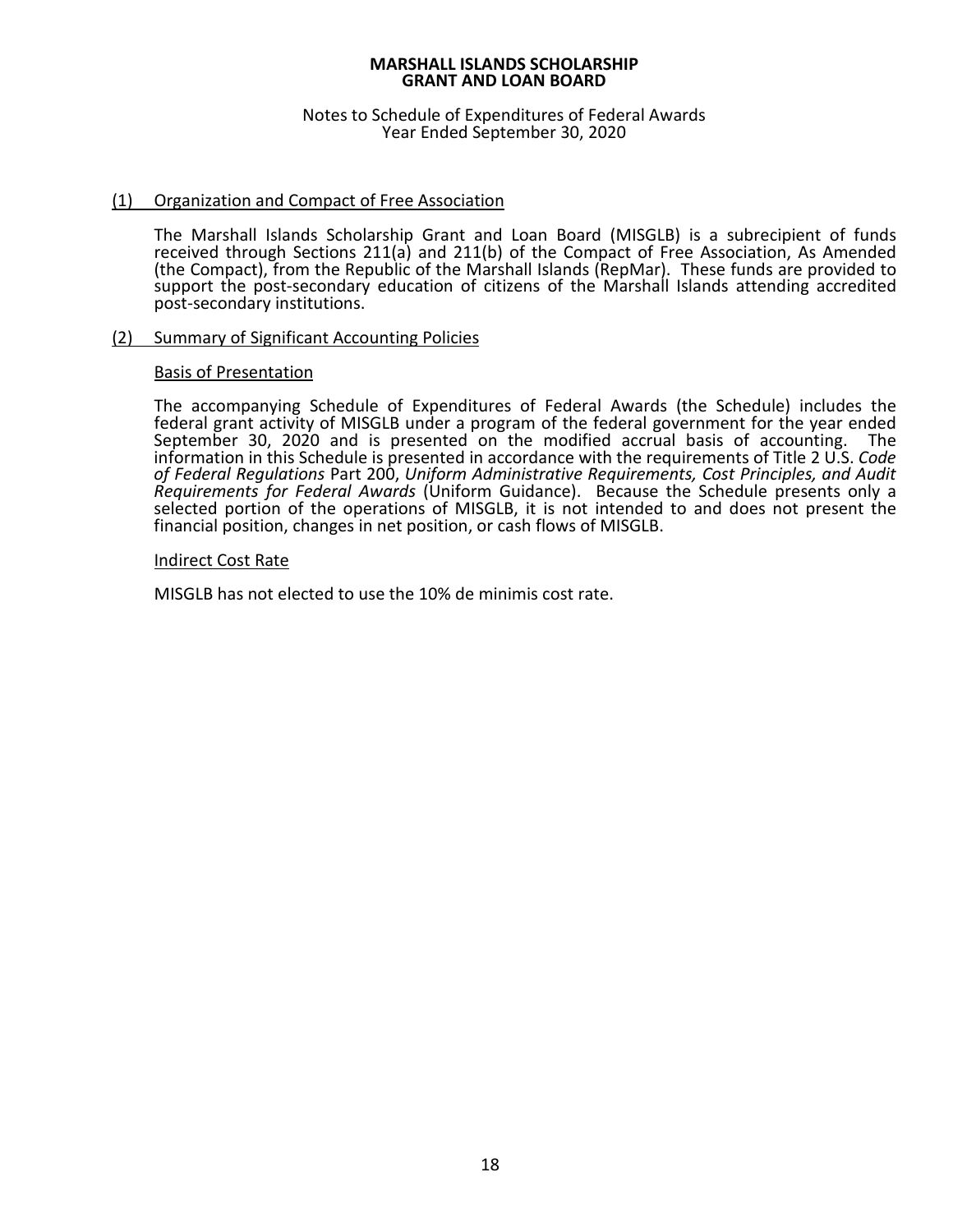Schedule of Findings and Questioned Costs Year Ended September 30, 2020

# **A. SUMMARY OF AUDITORS' RESULTS**

# *Financial Statements*

| 1. Type of report the auditors issued on whether the financial<br>statements audited were prepared in accordance with GAAP:<br>Unmodified |                                                                                                                                |                                                                                                                                                                                                                                                                                                                                                                                                                                                                                                                                                                                                                                                                      |  |  |  |
|-------------------------------------------------------------------------------------------------------------------------------------------|--------------------------------------------------------------------------------------------------------------------------------|----------------------------------------------------------------------------------------------------------------------------------------------------------------------------------------------------------------------------------------------------------------------------------------------------------------------------------------------------------------------------------------------------------------------------------------------------------------------------------------------------------------------------------------------------------------------------------------------------------------------------------------------------------------------|--|--|--|
|                                                                                                                                           |                                                                                                                                |                                                                                                                                                                                                                                                                                                                                                                                                                                                                                                                                                                                                                                                                      |  |  |  |
|                                                                                                                                           | <b>No</b>                                                                                                                      |                                                                                                                                                                                                                                                                                                                                                                                                                                                                                                                                                                                                                                                                      |  |  |  |
|                                                                                                                                           |                                                                                                                                | None reported                                                                                                                                                                                                                                                                                                                                                                                                                                                                                                                                                                                                                                                        |  |  |  |
|                                                                                                                                           |                                                                                                                                | Yes                                                                                                                                                                                                                                                                                                                                                                                                                                                                                                                                                                                                                                                                  |  |  |  |
|                                                                                                                                           |                                                                                                                                |                                                                                                                                                                                                                                                                                                                                                                                                                                                                                                                                                                                                                                                                      |  |  |  |
|                                                                                                                                           |                                                                                                                                |                                                                                                                                                                                                                                                                                                                                                                                                                                                                                                                                                                                                                                                                      |  |  |  |
|                                                                                                                                           |                                                                                                                                | <b>No</b>                                                                                                                                                                                                                                                                                                                                                                                                                                                                                                                                                                                                                                                            |  |  |  |
|                                                                                                                                           |                                                                                                                                | None reported                                                                                                                                                                                                                                                                                                                                                                                                                                                                                                                                                                                                                                                        |  |  |  |
|                                                                                                                                           |                                                                                                                                | Unmodified                                                                                                                                                                                                                                                                                                                                                                                                                                                                                                                                                                                                                                                           |  |  |  |
| Any audit findings disclosed that are required to be reported in<br>8.<br>accordance with 2 CFR 200.516(a)?<br>No                         |                                                                                                                                |                                                                                                                                                                                                                                                                                                                                                                                                                                                                                                                                                                                                                                                                      |  |  |  |
|                                                                                                                                           |                                                                                                                                |                                                                                                                                                                                                                                                                                                                                                                                                                                                                                                                                                                                                                                                                      |  |  |  |
| <b>CFDA Numbers</b>                                                                                                                       | Name of Federal Program or Cluster                                                                                             |                                                                                                                                                                                                                                                                                                                                                                                                                                                                                                                                                                                                                                                                      |  |  |  |
| 15.875                                                                                                                                    | Economic, Social and Political Development<br>of the Territories:<br>Compact of Free Association, as amended,<br>Sector Grants |                                                                                                                                                                                                                                                                                                                                                                                                                                                                                                                                                                                                                                                                      |  |  |  |
|                                                                                                                                           |                                                                                                                                | \$750,000                                                                                                                                                                                                                                                                                                                                                                                                                                                                                                                                                                                                                                                            |  |  |  |
|                                                                                                                                           |                                                                                                                                | <b>No</b>                                                                                                                                                                                                                                                                                                                                                                                                                                                                                                                                                                                                                                                            |  |  |  |
|                                                                                                                                           |                                                                                                                                |                                                                                                                                                                                                                                                                                                                                                                                                                                                                                                                                                                                                                                                                      |  |  |  |
| Reference<br>Number                                                                                                                       | Findings                                                                                                                       |                                                                                                                                                                                                                                                                                                                                                                                                                                                                                                                                                                                                                                                                      |  |  |  |
|                                                                                                                                           |                                                                                                                                |                                                                                                                                                                                                                                                                                                                                                                                                                                                                                                                                                                                                                                                                      |  |  |  |
|                                                                                                                                           | <b>Federal Awards</b><br>6.                                                                                                    | Internal control over financial reporting:<br>Material weakness(es) identified?<br>Significant deficiency(ies) identified?<br>4. Noncompliance material to financial statements noted?<br>Internal control over major federal programs:<br>5. Material weakness(es) identified?<br>Significant deficiency(ies) identified?<br>Type of auditors' report issued on compliance for major federal programs<br>9. Identification of the sole major federal program:<br>10. Dollar threshold used to distinguish between Type A and Type B Programs:<br>11. Auditee qualified as low-risk auditee?<br><b>FINANCIAL STATEMENTS FINDINGS</b><br>2020-001 Local Noncompliance |  |  |  |

# **C. FEDERAL AWARD FINDINGS AND QUESTIONED COSTS**

None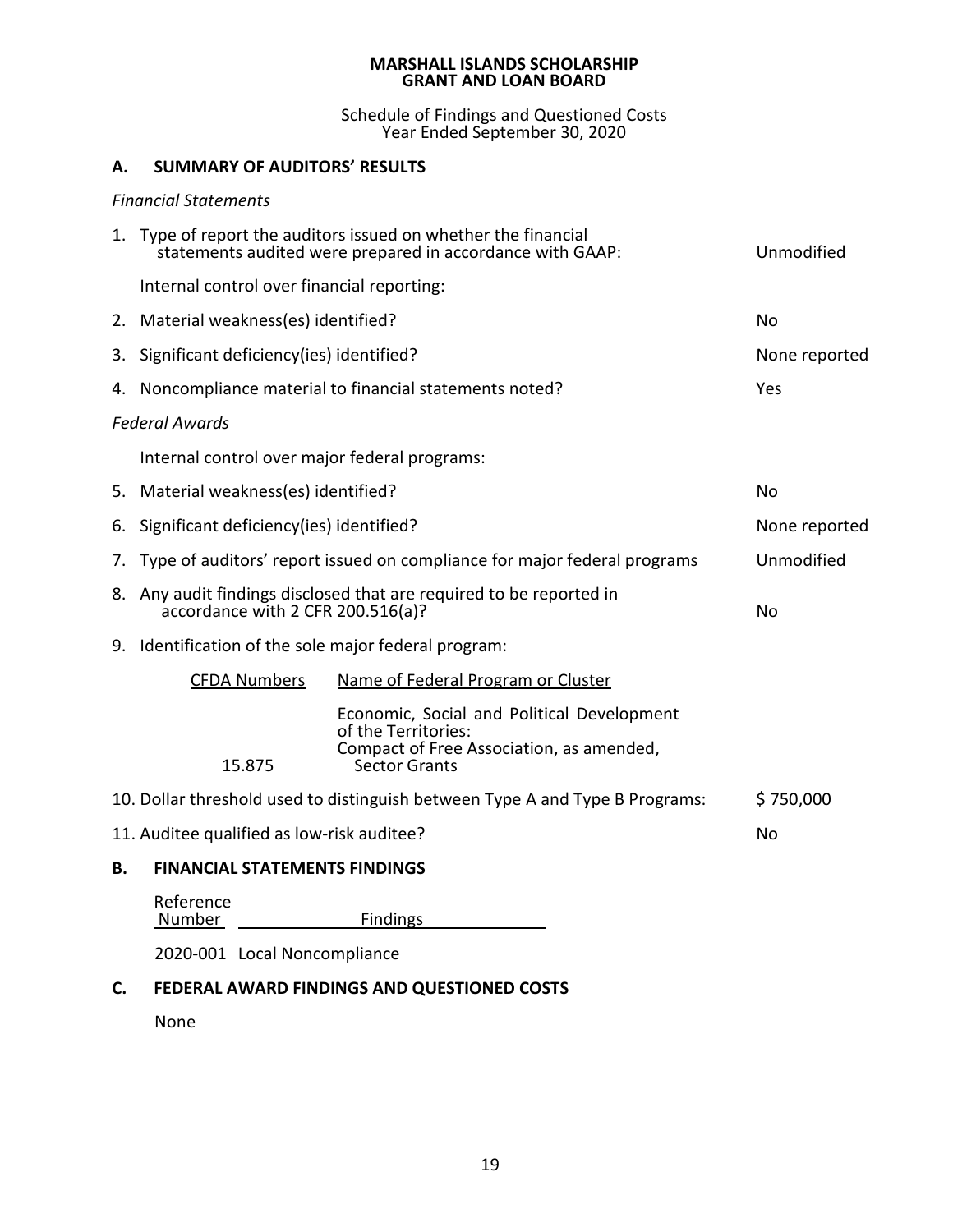#### Schedule of Findings and Questioned Costs, Continued Year Ended September 30, 2020

#### Local Noncompliance

#### Finding No. 2020-001

Criteria: Section 6(e) of the Scholarship Assistance of 1979 (the Act), as amended, requires MISGLB to ensure timely repayment of scholarship assistance loans. MISGLB policies and procedures require the repayment of student loans within one vear of completion or cessation of studies. Furthermore, repayment of the Act authorizes MISGLB to convert scholarship assistance loans to grants.

Condition: During the year ended September 30, 2020, MISGLB converted \$964,538 of loans to grants as recipients met conversion criteria. On August 23, 2021, the Board approved to write- off receivables of \$5,473,974 which are more than twelve years old that exceed statutory limitations. As a result, the remaining balance of loan receivable as of September 30, 2020 aggregates \$13,271,968. Due to the lack of collection of these loans, a corresponding allowance for uncollectable loans has been recorded.

Cause: The cause of the above condition is lack of enforcement of MISGLB policies and procedures requiring the repayment of scholarship assistance loans.

Effect: The effect of the above condition is the lack of loan repayments and a possibility that converted loans may not be complete.

Recommendation: We recommend that MISGLB enforce established policies and procedures requiring the repayment of scholarship assistance loans.

Prior Year Status: The lack of loan repayments and the possibility that converted loans may not be complete was reported as a finding in the Single Audits of MISGLB for fiscal years 1997 through 2019.

Views of Auditee and Planned Corrective Actions: MISGLB agrees with the finding and describes corrective action in the Corrective Action Plan.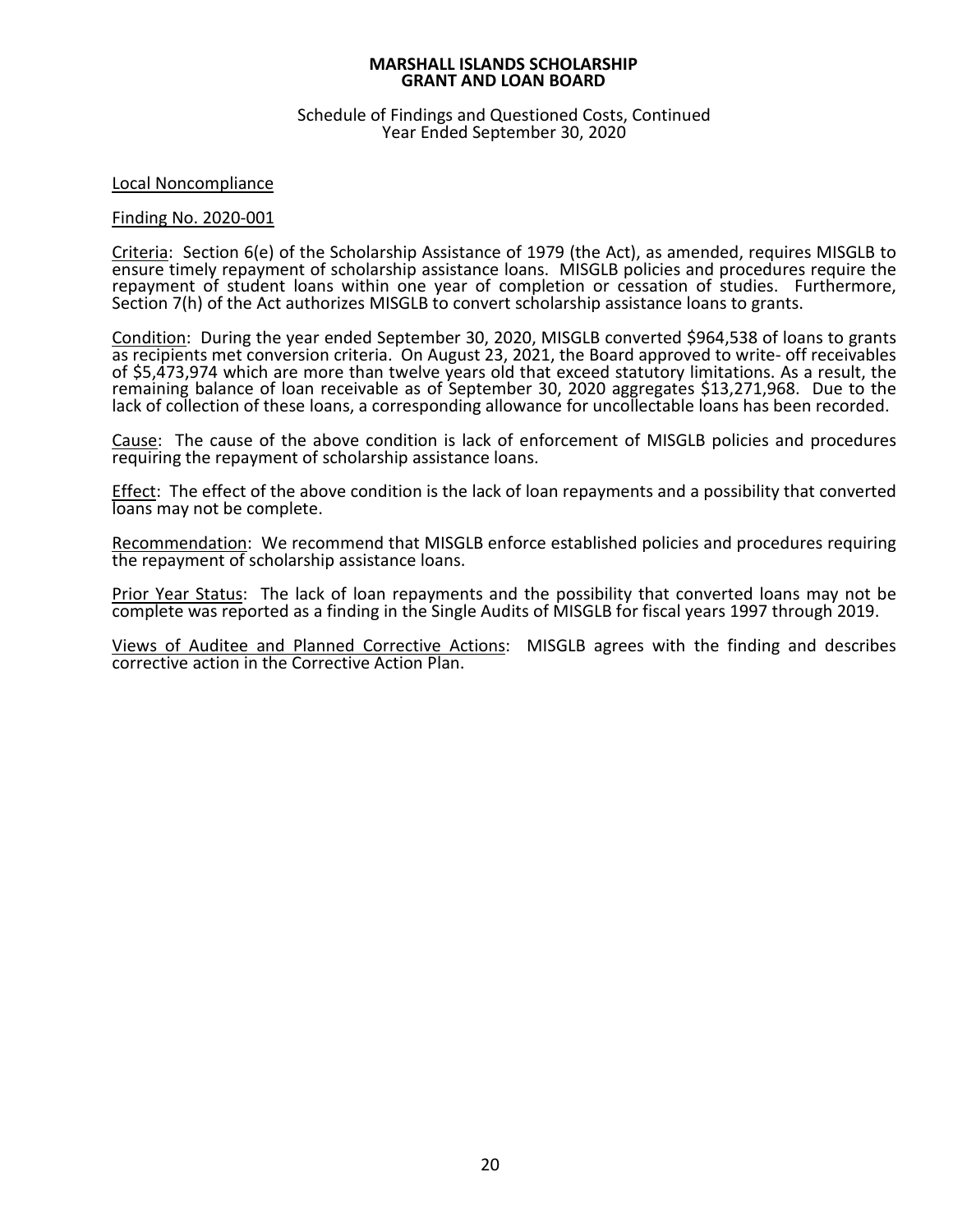#### **CORRECTIVE ACTION PLAN 2 CFR § 200.511(c) Year Ended September 30, 2020**



MARSHALL ISLANDS Scholarship, Grant and Loan Board

P.O. Box 1436<br>Majuro, MH 96960  $\circledcirc$ 

(8) (692) 625-3108 / 5770 misglb@pss.edu.mh

(c) www.misglb.com

September 23, 2021

Deloitte & Touche Certified Public Accountant P.O. Box 1288 Majuro, Marshall Islands 96960

Dear Gentlemen:

The Marshall Islands Scholarship, Grant & Loan Board (MISGLB), strongly agreed with your finding for Fiscal Year 2020 finding.

I. Finding No. 2020-001:

Marshall Islands Scholarship, Grant and Loan Board will take full measurement of enforcing the MISGLB Policies and Procedures regarding payment of the outstand loans. The Marshall Islands Scholarship, Grant and Loan Board is continuing to convert student loans, on the Board Meeting on February 25, 2021, the Board approved 42 student loans to converted, totaling up to \$841,443.87. The list of the Account Receivable will distribute to PSC, PSS, and all the government agencies to identified any students on the listing is working with them. This way MISGLB will be able to convert all students that are needed to convert. Collection of the student loans that did not return to Marshall will start collecting in Fiscal Year 2022.

Should you have any questions, please let us know.

Sincerely, Kanchi Hosia Chairperson **MISGLB**